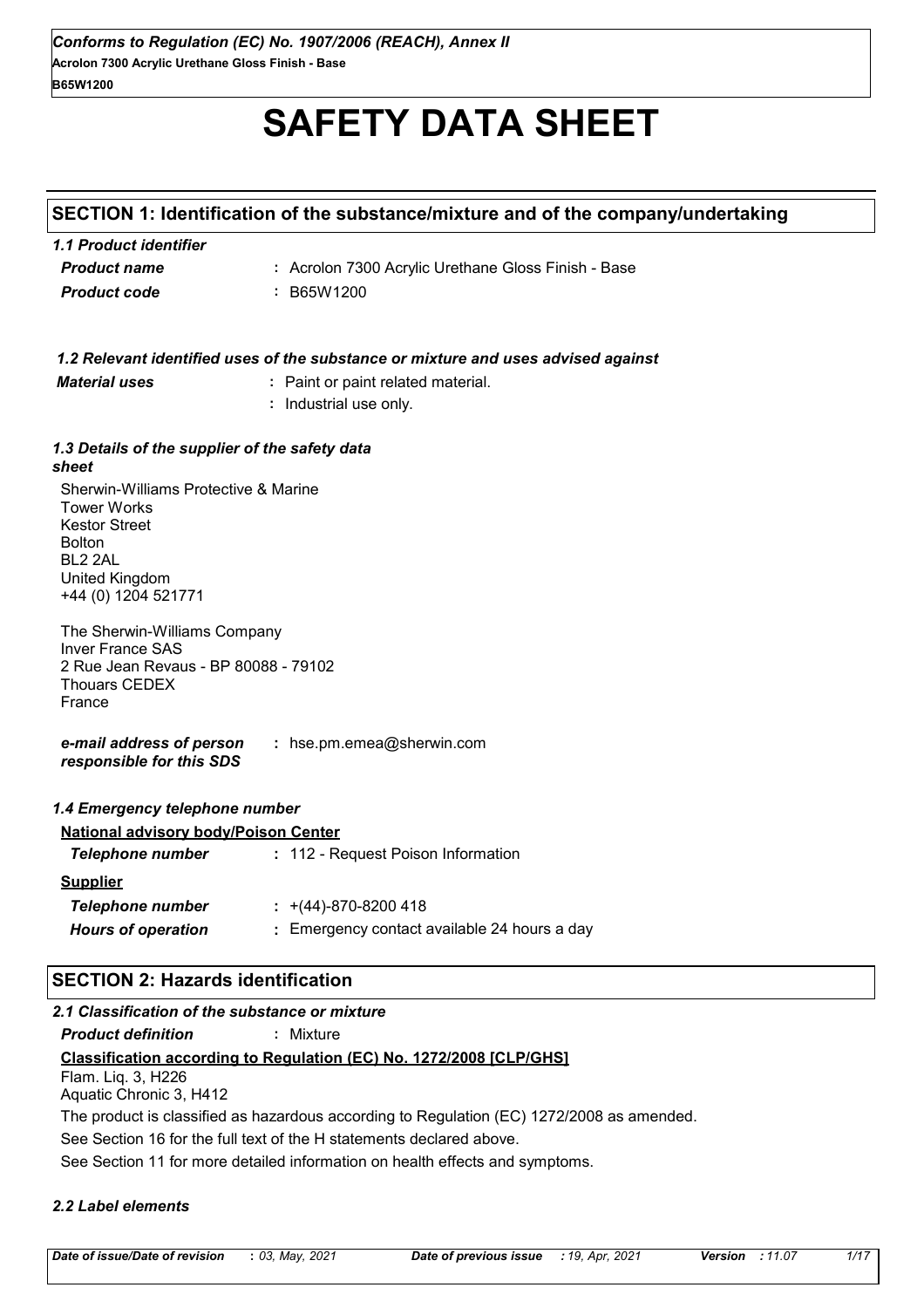**Acrolon 7300 Acrylic Urethane Gloss Finish - Base B65W1200**

### **SECTION 2: Hazards identification**

| <b>Hazard pictograms</b>                                                                                                                                 |                                                                                                                                       |
|----------------------------------------------------------------------------------------------------------------------------------------------------------|---------------------------------------------------------------------------------------------------------------------------------------|
| <b>Signal word</b>                                                                                                                                       | : Warning                                                                                                                             |
| <b>Hazard statements</b>                                                                                                                                 | Flammable liquid and vapor.<br>Harmful to aquatic life with long lasting effects.                                                     |
| <b>Precautionary statements</b>                                                                                                                          |                                                                                                                                       |
| <b>Prevention</b>                                                                                                                                        | : Keep away from heat, hot surfaces, sparks, open flames and other ignition sources.<br>No smoking. Avoid release to the environment. |
| <b>Response</b>                                                                                                                                          | Not applicable.                                                                                                                       |
| <b>Storage</b>                                                                                                                                           | Not applicable.                                                                                                                       |
| <b>Disposal</b>                                                                                                                                          | Dispose of contents and container in accordance with all local, regional, national<br>and international regulations.                  |
| <b>Supplemental label</b><br>elements                                                                                                                    | Contains UV Absorber. May produce an allergic reaction. FOR INDUSTRIAL USE<br><b>ONLY</b>                                             |
| <b>Annex XVII - Restrictions</b><br>on the manufacture,<br>placing on the market and<br>use of certain dangerous<br>substances, mixtures and<br>articles | Not applicable.                                                                                                                       |
| <b>Special packaging requirements</b>                                                                                                                    |                                                                                                                                       |
| Not applicable.                                                                                                                                          |                                                                                                                                       |
| <b>2.3 Other hazards</b>                                                                                                                                 |                                                                                                                                       |

This mixture does not contain any substances that are assessed to be a PBT or a vPvB.

*Other hazards which do* **:** *not result in classification* : None known.

### **SECTION 3: Composition/information on ingredients**

### *3.2 Mixture* **:**

| <b>Product/ingredient</b><br>name     | <b>Identifiers</b>                                                                     | $\frac{0}{0}$ | <b>Regulation (EC) No. 1272/2008 [CLP]</b>                                                                                                                                           | <b>Type</b> |
|---------------------------------------|----------------------------------------------------------------------------------------|---------------|--------------------------------------------------------------------------------------------------------------------------------------------------------------------------------------|-------------|
| n-Butyl Acetate                       | REACH#:<br>01-2119485493-29<br>EC: 204-658-1<br>CAS: 123-86-4<br>Index: 607-025-00-1   | ≤10           | Flam. Liq. 3, H226<br>STOT SE 3, H336<br>EUH066                                                                                                                                      | [1] [2]     |
| Xylene, mixed isomers                 | REACH #:<br>01-2119488216-32<br>EC: 215-535-7<br>CAS: 1330-20-7<br>Index: 601-022-00-9 | ≤5            | Flam. Liq. 3, H226<br>Acute Tox. 4, H312<br>Acute Tox. 4, H332<br>Skin Irrit. 2, H315<br>Eye Irrit. 2, H319<br><b>STOT SE 3, H335</b><br><b>STOT RE 2, H373</b><br>Asp. Tox. 1, H304 | [1] [2]     |
| <b>Light Aromatic</b><br>Hydrocarbons | REACH#:<br>01-2119455851-35<br>CAS: 64742-95-6<br>Index: 649-356-00-4                  | ≤2.3          | Flam. Liq. 3, H226<br><b>STOT SE 3, H335</b><br>STOT SE 3, H336<br>Asp. Tox. 1, H304<br>Aquatic Chronic 2, H411                                                                      | $[1]$       |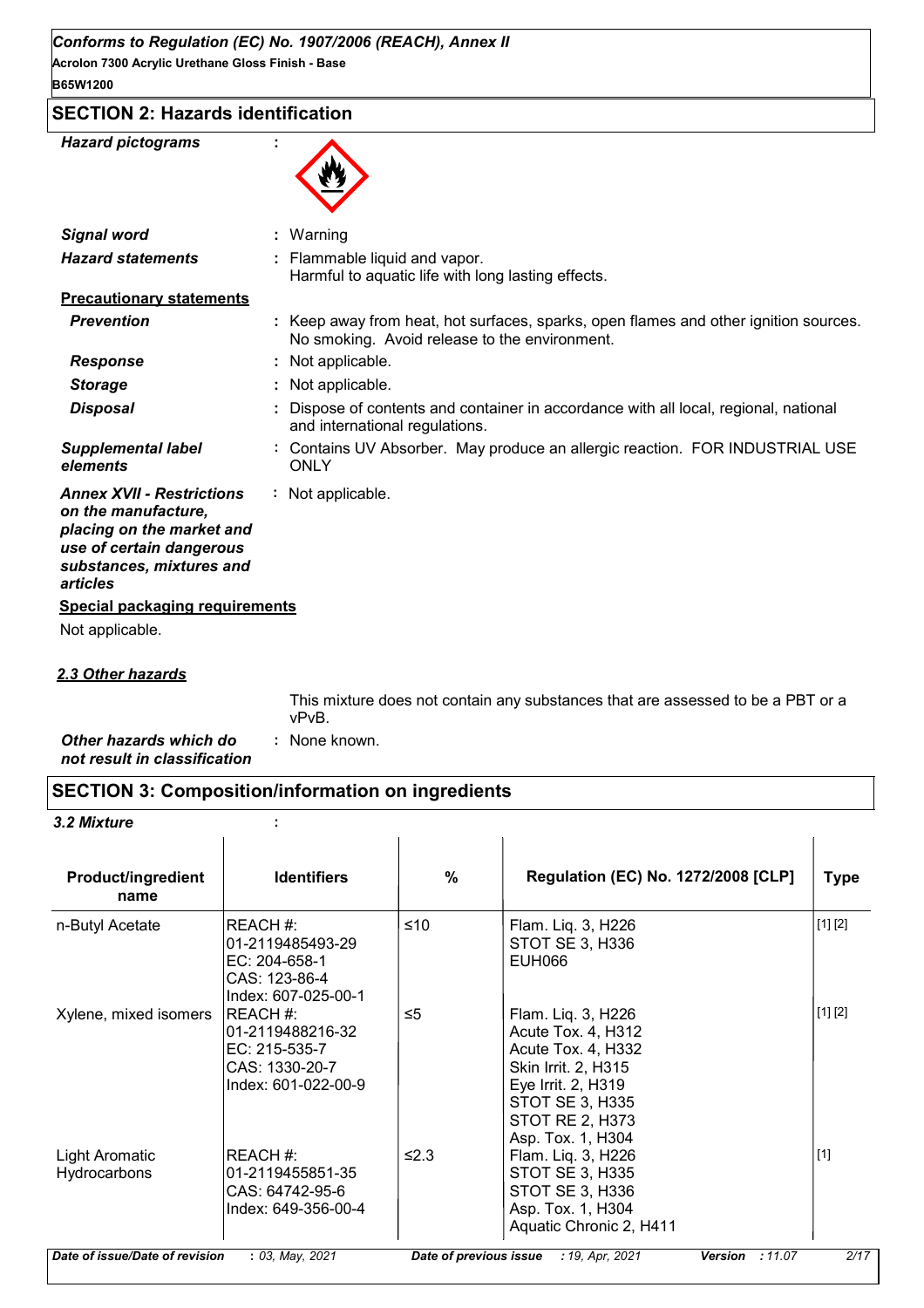**Acrolon 7300 Acrylic Urethane Gloss Finish - Base**

### **B65W1200**

### **SECTION 3: Composition/information on ingredients**

|                               |                                      |         | <b>EUH066</b>                                                           |             |
|-------------------------------|--------------------------------------|---------|-------------------------------------------------------------------------|-------------|
| 2-methoxy-                    | IREACH #:                            | $≤2.5$  | Flam. Liq. 3, H226                                                      | [1] [2]     |
| 1-methylethyl acetate         | 01-2119475791-29                     |         | <b>STOT SE 3, H336</b>                                                  |             |
|                               | EC: 203-603-9                        |         |                                                                         |             |
|                               | CAS: 108-65-6<br>Index: 607-195-00-7 |         |                                                                         |             |
| Solvent naphtha               | REACH #:                             | ≤1.8    | Flam. Liq. 3, H226                                                      | $[1]$       |
| (petroleum), light arom.      | 01-2119455851-35                     |         | <b>STOT SE 3, H335</b>                                                  |             |
|                               | CAS: 64742-95-6                      |         | STOT SE 3, H336                                                         |             |
|                               | Index: 649-356-00-4                  |         | Asp. Tox. 1, H304                                                       |             |
|                               |                                      |         | Aquatic Chronic 2, H411<br>EUH066                                       |             |
| UV Absorber                   | REACH #:                             | <1      | <b>Skin Sens. 1, H317</b>                                               | $\vert$ [1] |
|                               | 01-2119491304-40                     |         | Aquatic Acute 1, H400 (M=1)                                             |             |
|                               | CAS: 1065336-91-5                    |         | Aquatic Chronic 1, H410 (M=1)                                           |             |
| 2-Ethyl-2-<br>(hydroxymethyl) | REACH#:<br>01-2119486799-10          | ≤ $0.3$ | Repr. 2, H361                                                           | [1] [2]     |
| -1,3-propanediol              | EC: 201-074-9                        |         |                                                                         |             |
|                               | CAS: 77-99-6                         |         |                                                                         |             |
|                               |                                      |         | See Section 16 for the full text of the H<br>statements declared above. |             |

There are no additional ingredients present which, within the current knowledge of the supplier and in the concentrations applicable, are classified as hazardous to health or the environment, are PBTs or vPvBs or have been assigned a workplace exposure limit and hence require reporting in this section.

### **Type**

[1] Substance classified with a health or environmental hazard

[2] Substance with a workplace exposure limit

[3] Substance meets the criteria for PBT according to Regulation (EC) No. 1907/2006, Annex XIII

[4] Substance meets the criteria for vPvB according to Regulation (EC) No. 1907/2006, Annex XIII

[5] Substance of equivalent concern

[6] Additional disclosure due to company policy

Occupational exposure limits, if available, are listed in Section 8.

### **SECTION 4: First aid measures**

### *4.1 Description of first aid measures*

| General                           | : In all cases of doubt, or when symptoms persist, seek medical attention. Never give<br>anything by mouth to an unconscious person. If unconscious, place in recovery<br>position and seek medical advice. |
|-----------------------------------|-------------------------------------------------------------------------------------------------------------------------------------------------------------------------------------------------------------|
| Eye contact                       | : Remove contact lenses, irrigate copiously with clean, fresh water, holding the<br>eyelids apart for at least 10 minutes and seek immediate medical advice.                                                |
| <i><b>Inhalation</b></i>          | : Remove to fresh air. Keep person warm and at rest. If not breathing, if breathing is<br>irregular or if respiratory arrest occurs, provide artificial respiration or oxygen by<br>trained personnel.      |
| <b>Skin contact</b>               | : Remove contaminated clothing and shoes. Wash skin thoroughly with soap and<br>water or use recognized skin cleanser. Do NOT use solvents or thinners.                                                     |
| Ingestion                         | : If swallowed, seek medical advice immediately and show this container or label.<br>Keep person warm and at rest. Do NOT induce vomiting.                                                                  |
| <b>Protection of first-aiders</b> | : No action shall be taken involving any personal risk or without suitable training. It<br>may be dangerous to the person providing aid to give mouth-to-mouth resuscitation.                               |

### *4.2 Most important symptoms and effects, both acute and delayed*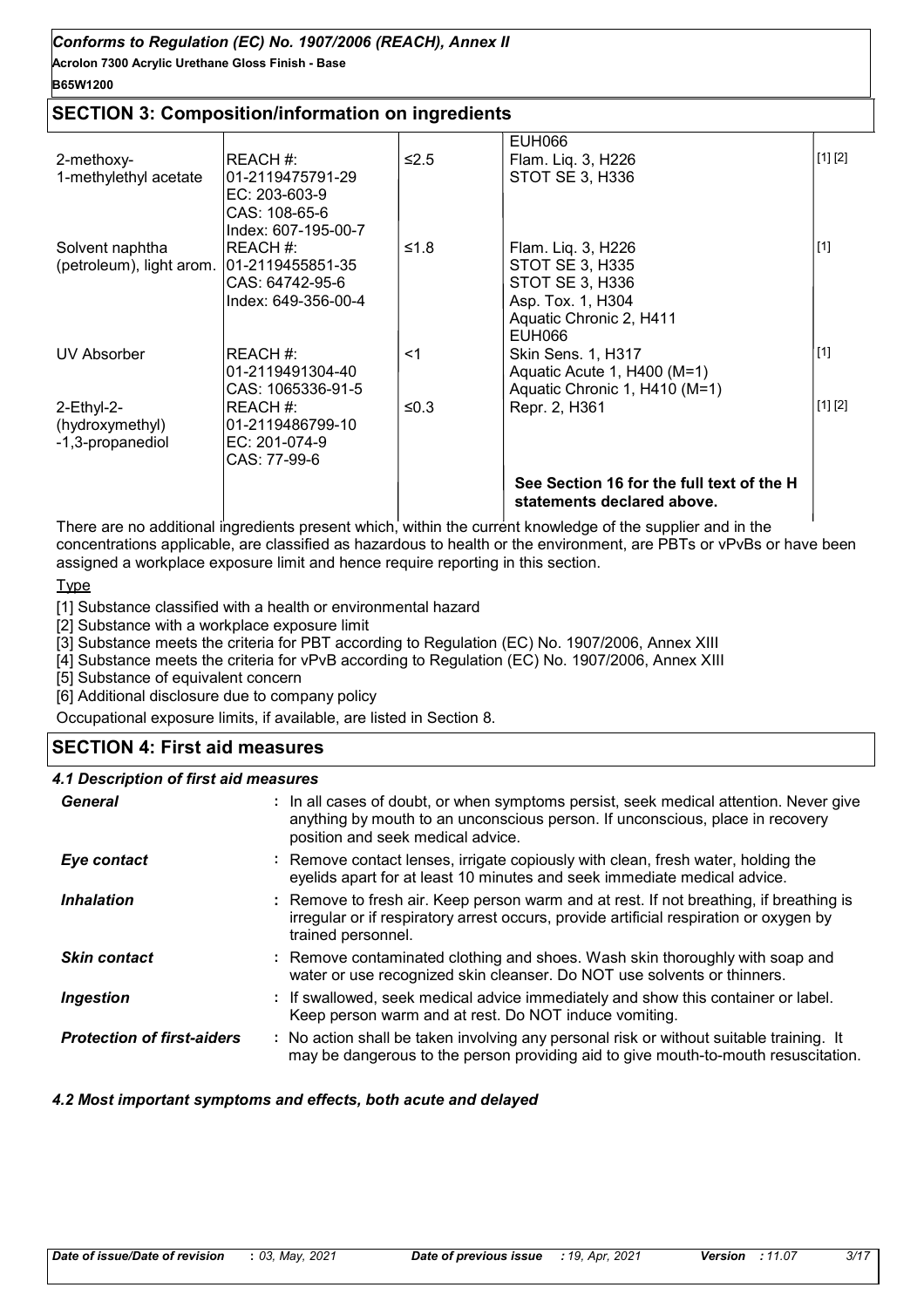**Acrolon 7300 Acrylic Urethane Gloss Finish - Base**

### **B65W1200**

### **SECTION 4: First aid measures**

There are no data available on the mixture itself. Procedure used to derive the classification according to Regulation (EC) No. 1272/2008 [CLP/GHS]. See Sections 2 and 3 for details.

Exposure to component solvent vapor concentrations in excess of the stated occupational exposure limit may result in adverse health effects such as mucous membrane and respiratory system irritation and adverse effects on the kidneys, liver and central nervous system. Symptoms and signs include headache, dizziness, fatigue, muscular weakness, drowsiness and, in extreme cases, loss of consciousness.

Solvents may cause some of the above effects by absorption through the skin. Repeated or prolonged contact with the mixture may cause removal of natural fat from the skin, resulting in non-allergic contact dermatitis and absorption through the skin.

If splashed in the eyes, the liquid may cause irritation and reversible damage.

Ingestion may cause nausea, diarrhea and vomiting.

This takes into account, where known, delayed and immediate effects and also chronic effects of components from short-term and long-term exposure by oral, inhalation and dermal routes of exposure and eye contact.

Contains UV Absorber. May produce an allergic reaction.

#### *4.3 Indication of any immediate medical attention and special treatment needed*

| <b>Notes to physician</b>  | : Treat symptomatically. Contact poison treatment specialist immediately if large<br>quantities have been ingested or inhaled. |
|----------------------------|--------------------------------------------------------------------------------------------------------------------------------|
| <b>Specific treatments</b> | No specific treatment.                                                                                                         |

See toxicological information (Section 11)

| <b>SECTION 5: Firefighting measures</b>                           |                                                                                                                              |  |
|-------------------------------------------------------------------|------------------------------------------------------------------------------------------------------------------------------|--|
| 5.1 Extinguishing media<br><b>Suitable extinguishing</b><br>media | : Recommended: alcohol-resistant foam, carbon dioxide, powders.                                                              |  |
| Unsuitable extinguishing<br>media                                 | : Do not use water jet.                                                                                                      |  |
|                                                                   | 5.2 Special hazards arising from the substance or mixture                                                                    |  |
| <b>Hazards from the</b><br>substance or mixture                   | : Fire will produce dense black smoke. Exposure to decomposition products may<br>cause a health hazard.                      |  |
| <b>Hazardous combustion</b><br>products                           | : Decomposition products may include the following materials: carbon monoxide,<br>carbon dioxide, smoke, oxides of nitrogen. |  |
| 5.3 Advice for firefighters                                       |                                                                                                                              |  |
| <b>Special protective actions</b><br>for fire-fighters            | : Cool closed containers exposed to fire with water. Do not release runoff from fire to<br>drains or watercourses.           |  |
| <b>Special protective</b><br>equipment for fire-fighters          | : Fire-fighters should wear positive pressure self-contained breathing apparatus<br>(SCBA) and full turnout gear.            |  |
| <b>SECTION 6: Accidental release measures</b>                     |                                                                                                                              |  |
|                                                                   | 6.1 Personal precautions, protective equipment and emergency procedures                                                      |  |

|                                | 6.1 Personal precautions, protective equipment and emergency procedures                                                                                                                                                                                                      |
|--------------------------------|------------------------------------------------------------------------------------------------------------------------------------------------------------------------------------------------------------------------------------------------------------------------------|
| For non-emergency<br>personnel | : Exclude sources of ignition and ventilate the area. Avoid breathing vapor or mist.<br>Refer to protective measures listed in sections 7 and 8.                                                                                                                             |
| For emergency responders       | Keep unnecessary and unprotected personnel from entering.<br>If specialized clothing is required to deal with the spillage, take note of any<br>information in Section 8 on suitable and unsuitable materials. See also the<br>information in "For non-emergency personnel". |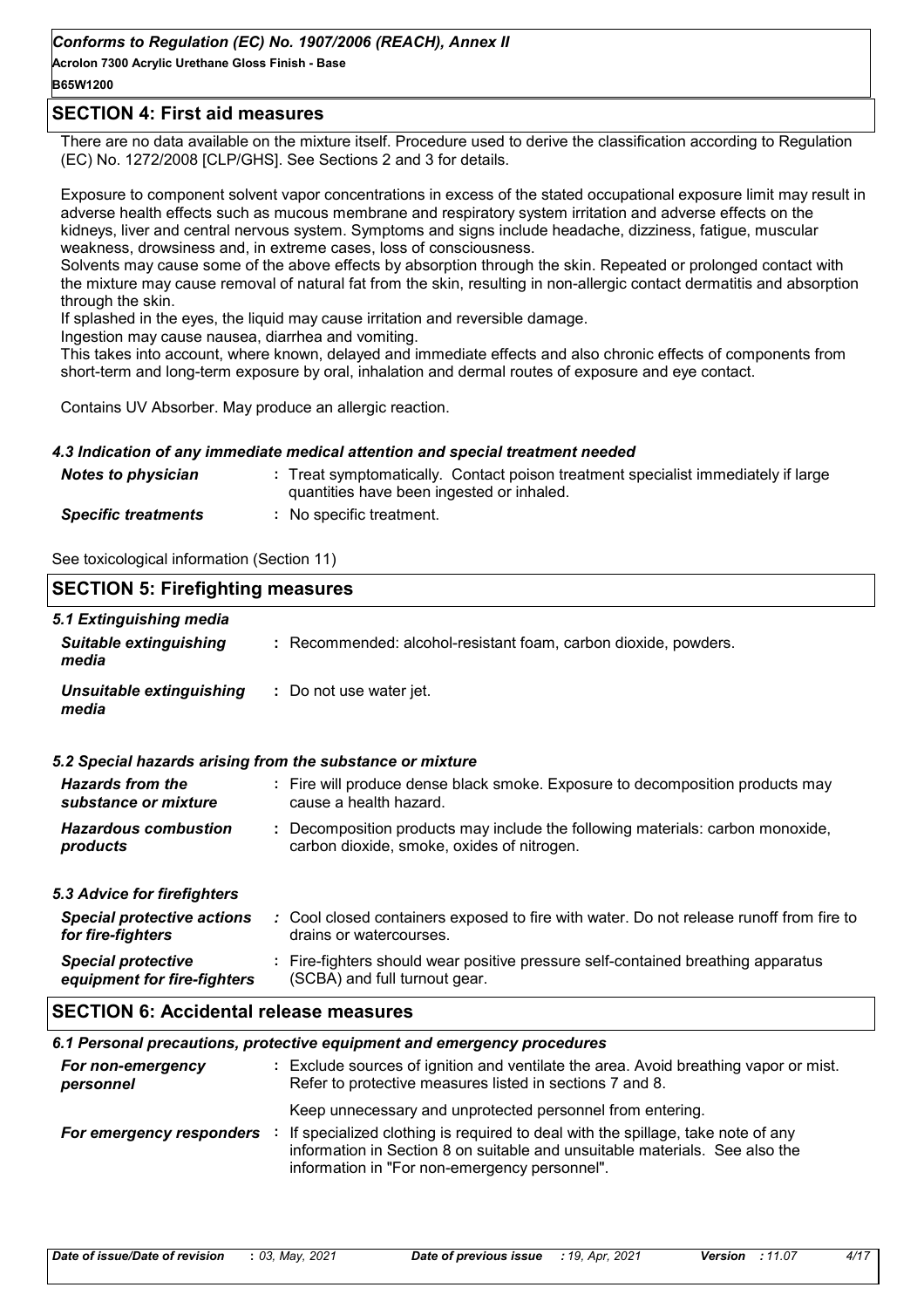### **SECTION 6: Accidental release measures**

| <b>6.2 Environmental</b><br>precautions                         | : Do not allow to enter drains or watercourses. If the product contaminates lakes,<br>rivers, or sewers, inform the appropriate authorities in accordance with local<br>regulations.                                                                                               |
|-----------------------------------------------------------------|------------------------------------------------------------------------------------------------------------------------------------------------------------------------------------------------------------------------------------------------------------------------------------|
| 6.3 Methods and materials<br>for containment and<br>cleaning up | : Contain and collect spillage with non-combustible, absorbent material e.g. sand,<br>earth, vermiculite or diatomaceous earth and place in container for disposal<br>according to local regulations (see Section 13). Preferably clean with a detergent.<br>Avoid using solvents. |
| 6.4 Reference to other<br>sections                              | : See Section 1 for emergency contact information.<br>See Section 8 for information on appropriate personal protective equipment.<br>See Section 13 for additional waste treatment information.                                                                                    |

### **SECTION 7: Handling and storage**

The information in this section contains generic advice and guidance. The list of Identified Uses in Section 1 should be consulted for any available use-specific information provided in the Exposure Scenario(s).

| 7.1 Precautions for safe<br>handling                                          | : Prevent the creation of flammable or explosive concentrations of vapors in air and<br>avoid vapor concentrations higher than the occupational exposure limits.<br>In addition, the product should only be used in areas from which all naked lights and<br>other sources of ignition have been excluded. Electrical equipment should be<br>protected to the appropriate standard.<br>Mixture may charge electrostatically: always use earthing leads when transferring<br>from one container to another.<br>Operators should wear antistatic footwear and clothing and floors should be of the<br>conducting type.<br>Keep away from heat, sparks and flame. No sparking tools should be used.<br>Avoid contact with skin and eyes. Avoid the inhalation of dust, particulates, spray or<br>mist arising from the application of this mixture. Avoid inhalation of dust from<br>sanding.<br>Eating, drinking and smoking should be prohibited in areas where this material is<br>handled, stored and processed.<br>Put on appropriate personal protective equipment (see Section 8).<br>Never use pressure to empty. Container is not a pressure vessel.<br>Always keep in containers made from the same material as the original one.<br>Comply with the health and safety at work laws.<br>Do not allow to enter drains or watercourses.<br>Information on fire and explosion protection<br>Vapors are heavier than air and may spread along floors. Vapors may form<br>explosive mixtures with air.<br>When operators, whether spraying or not, have to work inside the spray booth, |
|-------------------------------------------------------------------------------|-------------------------------------------------------------------------------------------------------------------------------------------------------------------------------------------------------------------------------------------------------------------------------------------------------------------------------------------------------------------------------------------------------------------------------------------------------------------------------------------------------------------------------------------------------------------------------------------------------------------------------------------------------------------------------------------------------------------------------------------------------------------------------------------------------------------------------------------------------------------------------------------------------------------------------------------------------------------------------------------------------------------------------------------------------------------------------------------------------------------------------------------------------------------------------------------------------------------------------------------------------------------------------------------------------------------------------------------------------------------------------------------------------------------------------------------------------------------------------------------------------------------------------------------------------------------------------------------|
|                                                                               | ventilation is unlikely to be sufficient to control particulates and solvent vapors in all<br>cases. In such circumstances, they should wear a compressed-air-fed respirator<br>during the spraying process and until the particulate and solvent vapor<br>concentrations have fallen below the exposure limits.                                                                                                                                                                                                                                                                                                                                                                                                                                                                                                                                                                                                                                                                                                                                                                                                                                                                                                                                                                                                                                                                                                                                                                                                                                                                          |
| <b>7.2 Conditions for safe</b><br>storage, including any<br>incompatibilities | : Store in accordance with local regulations.<br>Notes on joint storage<br>Keep away from: oxidizing agents, strong alkalis, strong acids.<br>Additional information on storage conditions<br>Observe label precautions. Store in a dry, cool and well-ventilated area. Keep away<br>from heat and direct sunlight. Keep away from sources of ignition. No smoking.<br>Prevent unauthorized access. Containers that have been opened must be carefully<br>resealed and kept upright to prevent leakage.<br>Contaminated absorbent material may pose the same hazard as the spilled product.                                                                                                                                                                                                                                                                                                                                                                                                                                                                                                                                                                                                                                                                                                                                                                                                                                                                                                                                                                                               |
| 7.3 Specific end use(s)<br><b>Recommendations</b>                             | : Not available.                                                                                                                                                                                                                                                                                                                                                                                                                                                                                                                                                                                                                                                                                                                                                                                                                                                                                                                                                                                                                                                                                                                                                                                                                                                                                                                                                                                                                                                                                                                                                                          |
| Date of issue/Date of revision                                                | : 03, May, 2021<br>Date of previous issue<br>: 19, Apr, 2021<br>5/17<br>Version : 11.07                                                                                                                                                                                                                                                                                                                                                                                                                                                                                                                                                                                                                                                                                                                                                                                                                                                                                                                                                                                                                                                                                                                                                                                                                                                                                                                                                                                                                                                                                                   |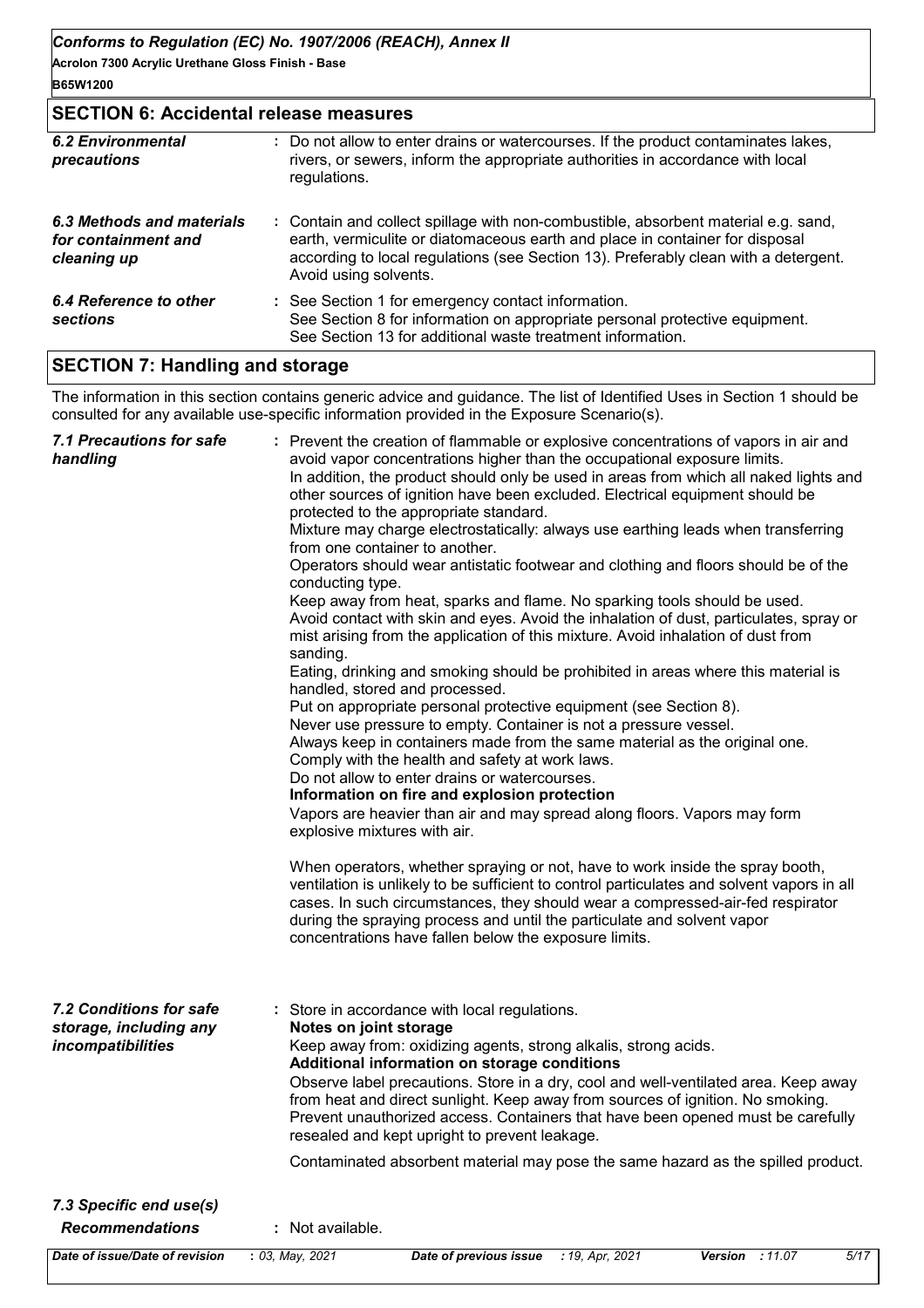**Acrolon 7300 Acrylic Urethane Gloss Finish - Base B65W1200**

### **SECTION 7: Handling and storage**

*Industrial sector specific* **:** : Not available.

#### *solutions*

Good housekeeping standards, regular safe removal of waste materials and regular maintenance of spray booth filters will minimise the risks of spontaneous combustion and other fire hazards.

#### *Before use of this material please refer to the Exposure Scenario(s) if attached for the specific end use, control measures and additional PPE considerations.*

### **SECTION 8: Exposure controls/personal protection**

The information in this section contains generic advice and guidance. The list of Identified Uses in Section 1 should be consulted for any available use-specific information provided in the Exposure Scenario(s).

#### *8.1 Control parameters*

#### **Occupational exposure limits**

| <b>Product/ingredient name</b>                           | <b>Exposure limit values</b>                                                                                                                                                                                                                                                                                                                                                                                                                                                                                                                                                                                                                                                                                                                                                                                                                                                                                                                                                                                                                                                                              |  |  |
|----------------------------------------------------------|-----------------------------------------------------------------------------------------------------------------------------------------------------------------------------------------------------------------------------------------------------------------------------------------------------------------------------------------------------------------------------------------------------------------------------------------------------------------------------------------------------------------------------------------------------------------------------------------------------------------------------------------------------------------------------------------------------------------------------------------------------------------------------------------------------------------------------------------------------------------------------------------------------------------------------------------------------------------------------------------------------------------------------------------------------------------------------------------------------------|--|--|
| n-Butyl Acetate                                          | Work environment authority Regulation 2018:1 (Sweden,<br>$2/2018$ ).<br>TWA: 100 ppm 8 hours.<br>TWA: 500 mg/m <sup>3</sup> 8 hours.<br>STEL: 150 ppm 15 minutes.<br>STEL: 700 mg/m <sup>3</sup> 15 minutes.                                                                                                                                                                                                                                                                                                                                                                                                                                                                                                                                                                                                                                                                                                                                                                                                                                                                                              |  |  |
| Xylene, mixed isomers                                    | Work environment authority Regulation 2018:1 (Sweden,<br>2/2018). Absorbed through skin.<br>TWA: 50 ppm 8 hours.<br>TWA: 221 mg/m <sup>3</sup> 8 hours.<br>STEL: 100 ppm 15 minutes.<br>STEL: 442 mg/m <sup>3</sup> 15 minutes.                                                                                                                                                                                                                                                                                                                                                                                                                                                                                                                                                                                                                                                                                                                                                                                                                                                                           |  |  |
| 2-methoxy-1-methylethyl acetate                          | Work environment authority Regulation 2018:1 (Sweden,<br>2/2018). Absorbed through skin.<br>TWA: 50 ppm 8 hours.<br>TWA: 275 mg/m <sup>3</sup> 8 hours.<br>STEL: 100 ppm 15 minutes.<br>STEL: 550 mg/m <sup>3</sup> 15 minutes.                                                                                                                                                                                                                                                                                                                                                                                                                                                                                                                                                                                                                                                                                                                                                                                                                                                                           |  |  |
| 2-Ethyl-2-(hydroxymethyl)-1,3-propanediol                | Work environment authority Regulation 2018:1 (Sweden,<br>$2/2018$ ).<br>TWA: 5 mg/m <sup>3</sup> 8 hours.                                                                                                                                                                                                                                                                                                                                                                                                                                                                                                                                                                                                                                                                                                                                                                                                                                                                                                                                                                                                 |  |  |
| <b>Recommended monitoring</b><br>procedures<br>required. | If this product contains ingredients with exposure limits, personal, workplace<br>atmosphere or biological monitoring may be required to determine the effectiveness<br>of the ventilation or other control measures and/or the necessity to use respiratory<br>protective equipment. Reference should be made to monitoring standards, such as<br>the following: European Standard EN 689 (Workplace atmospheres - Guidance for<br>the assessment of exposure by inhalation to chemical agents for comparison with<br>limit values and measurement strategy) European Standard EN 14042 (Workplace<br>atmospheres - Guide for the application and use of procedures for the assessment<br>of exposure to chemical and biological agents) European Standard EN 482<br>(Workplace atmospheres - General requirements for the performance of procedures<br>for the measurement of chemical agents) Reference to national guidance<br>documents for methods for the determination of hazardous substances will also be<br>Regular monitoring of all work areas should be carried out at all times, including |  |  |
| <b>DNELs/DMELs</b>                                       | areas that may not be equally ventilated.                                                                                                                                                                                                                                                                                                                                                                                                                                                                                                                                                                                                                                                                                                                                                                                                                                                                                                                                                                                                                                                                 |  |  |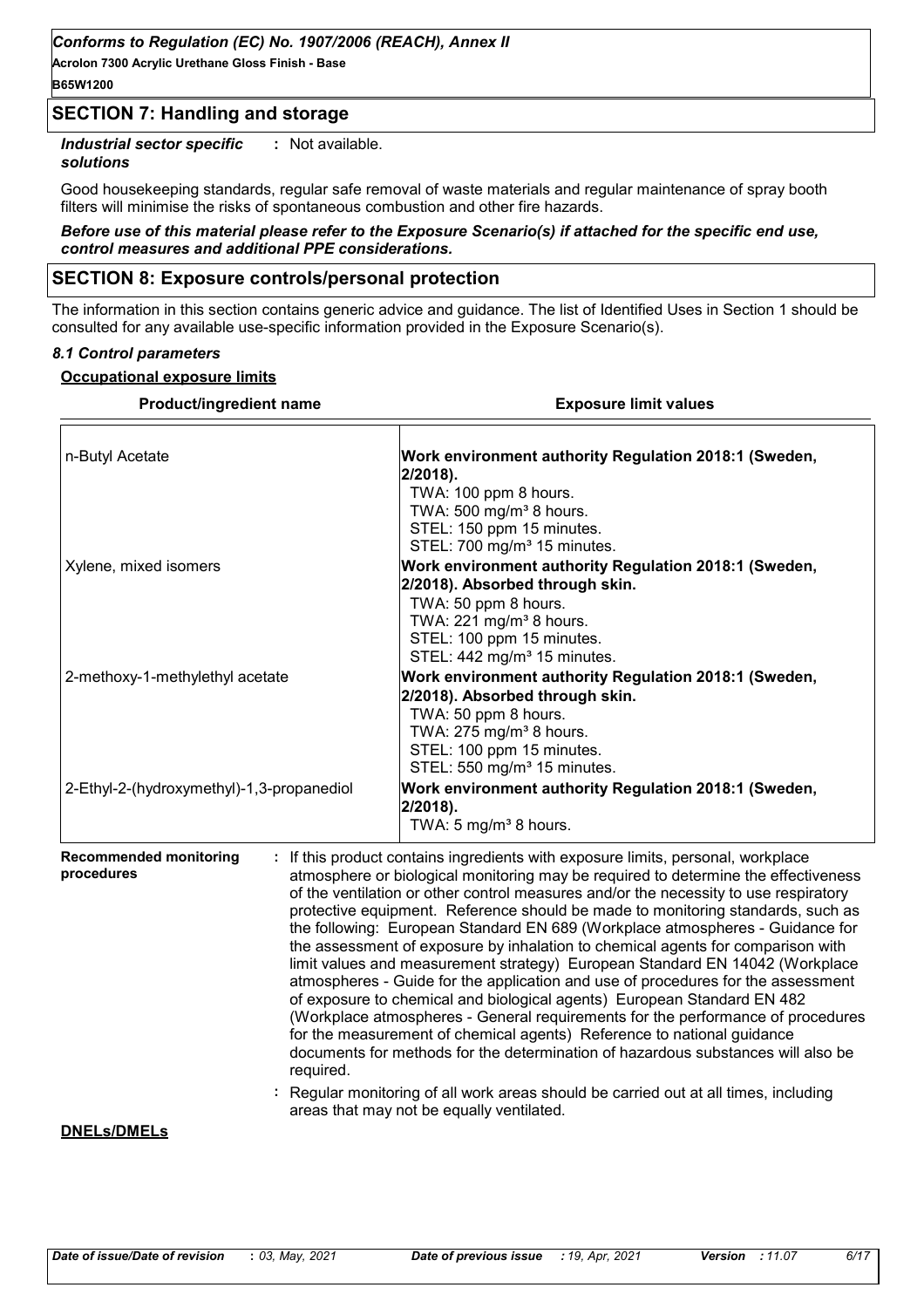### **B65W1200**

## **SECTION 8: Exposure controls/personal protection**

| Product/ingredient name         | <b>Type</b> | <b>Exposure</b>          | Value                   | <b>Population</b>              | <b>Effects</b> |
|---------------------------------|-------------|--------------------------|-------------------------|--------------------------------|----------------|
| n-Butyl Acetate                 | <b>DNEL</b> | Short term               | 960 mg/m <sup>3</sup>   | <b>Workers</b>                 | Systemic       |
|                                 |             | Inhalation               |                         |                                |                |
|                                 | <b>DNEL</b> | Short term               | 960 mg/m <sup>3</sup>   | Workers                        | Local          |
|                                 | <b>DNEL</b> | Inhalation<br>ong term   | 480 mg/m <sup>3</sup>   | Workers                        | Systemic       |
|                                 |             | Inhalation               |                         |                                |                |
|                                 | DNEL        | ong term                 | 480 mg/m <sup>3</sup>   | <b>Workers</b>                 | Local          |
|                                 |             | Inhalation               |                         |                                |                |
|                                 | <b>DNEL</b> | Short term               | 859.7 mg/               | General                        | Systemic       |
|                                 |             | nhalation                | $\mathsf{m}^3$          | population                     |                |
|                                 |             |                          |                         | [Consumers]                    |                |
|                                 | <b>DNEL</b> | Short term               | 859.7 mg/               | General                        | Local          |
|                                 |             | Inhalation               | m <sup>3</sup>          | population<br>[Consumers]      |                |
|                                 | <b>DNEL</b> | ong term                 | 102.34 mg/              | General                        | Systemic       |
|                                 |             | Inhalation               | m <sup>3</sup>          | population                     |                |
|                                 |             |                          |                         | [Consumers]                    |                |
|                                 | <b>DNEL</b> | ong term                 | 102.34 mg/              | General                        | Local          |
|                                 |             | nhalation                | m <sup>3</sup>          | population                     |                |
|                                 |             |                          |                         | [Consumers]                    |                |
| Xylene, mixed isomers           | DNEL        | ong term Dermal          | 180 mg/kg               | Workers                        | Systemic       |
|                                 |             |                          | bw/day                  |                                |                |
|                                 | <b>DNEL</b> | ong term Dermal          | 108 mg/kg               | General                        | Systemic       |
|                                 |             |                          | bw/day                  | population                     |                |
|                                 |             |                          |                         | [Human via the<br>environment] |                |
|                                 | <b>DNEL</b> | ong term                 | 77 mg/ $m3$             | Workers                        | Systemic       |
|                                 |             | Inhalation               |                         |                                |                |
|                                 | <b>DNEL</b> | Short term               | 289 mg/m <sup>3</sup>   | Workers                        | Systemic       |
|                                 |             | Inhalation               |                         |                                |                |
|                                 | DNEL        | Short term               | 289 mg/m <sup>3</sup>   | Workers                        | Local          |
|                                 |             | Inhalation               |                         |                                |                |
|                                 | <b>DNEL</b> | ong term                 | 14.8 mg/m <sup>3</sup>  | General                        | Systemic       |
|                                 |             | nhalation                |                         | population                     |                |
|                                 |             |                          |                         | [Human via the                 |                |
|                                 |             |                          |                         | environment]                   |                |
|                                 | <b>DNEL</b> | Short term<br>Inhalation | 174 mg/m $3$            | General<br>population          | Systemic       |
|                                 |             |                          |                         | [Consumers]                    |                |
|                                 | <b>DNEL</b> | Short term               | 174 mg/m <sup>3</sup>   | General                        | Local          |
|                                 |             | nhalation                |                         | population                     |                |
|                                 |             |                          |                         | [Consumers]                    |                |
| 2-methoxy-1-methylethyl acetate | <b>DNEL</b> | ong term                 | 33 mg/ $m3$             | General                        | Local          |
|                                 |             | nhalation                |                         | population                     |                |
|                                 |             |                          |                         | [Consumers]                    |                |
|                                 | <b>DNEL</b> | ong term Oral            | 36 mg/kg                | General                        | Systemic       |
|                                 |             |                          | bw/day                  | population                     |                |
|                                 |             |                          |                         | [Consumers]                    |                |
|                                 | <b>DNEL</b> | ong term Dermal          | 320 mg/kg               | General<br>population          | Systemic       |
|                                 |             |                          |                         | [Consumers]                    |                |
|                                 | <b>DNEL</b> | ong term                 | 33 mg/ $m3$             | General                        | Systemic       |
|                                 |             | nhalation                |                         | population                     |                |
|                                 |             |                          |                         | [Consumers]                    |                |
|                                 | DNEL        | ong term                 | 550 mg/m <sup>3</sup>   | Workers                        | Local          |
|                                 |             | nhalation                |                         |                                |                |
|                                 | <b>DNEL</b> | ong term Dermal          | 796 mg/kg               | Workers                        | Systemic       |
|                                 |             |                          | bw/day                  |                                |                |
|                                 | <b>DNEL</b> | ong term                 | $275$ mg/m <sup>3</sup> | <b>Workers</b>                 | Systemic       |
|                                 |             | nhalation                |                         |                                |                |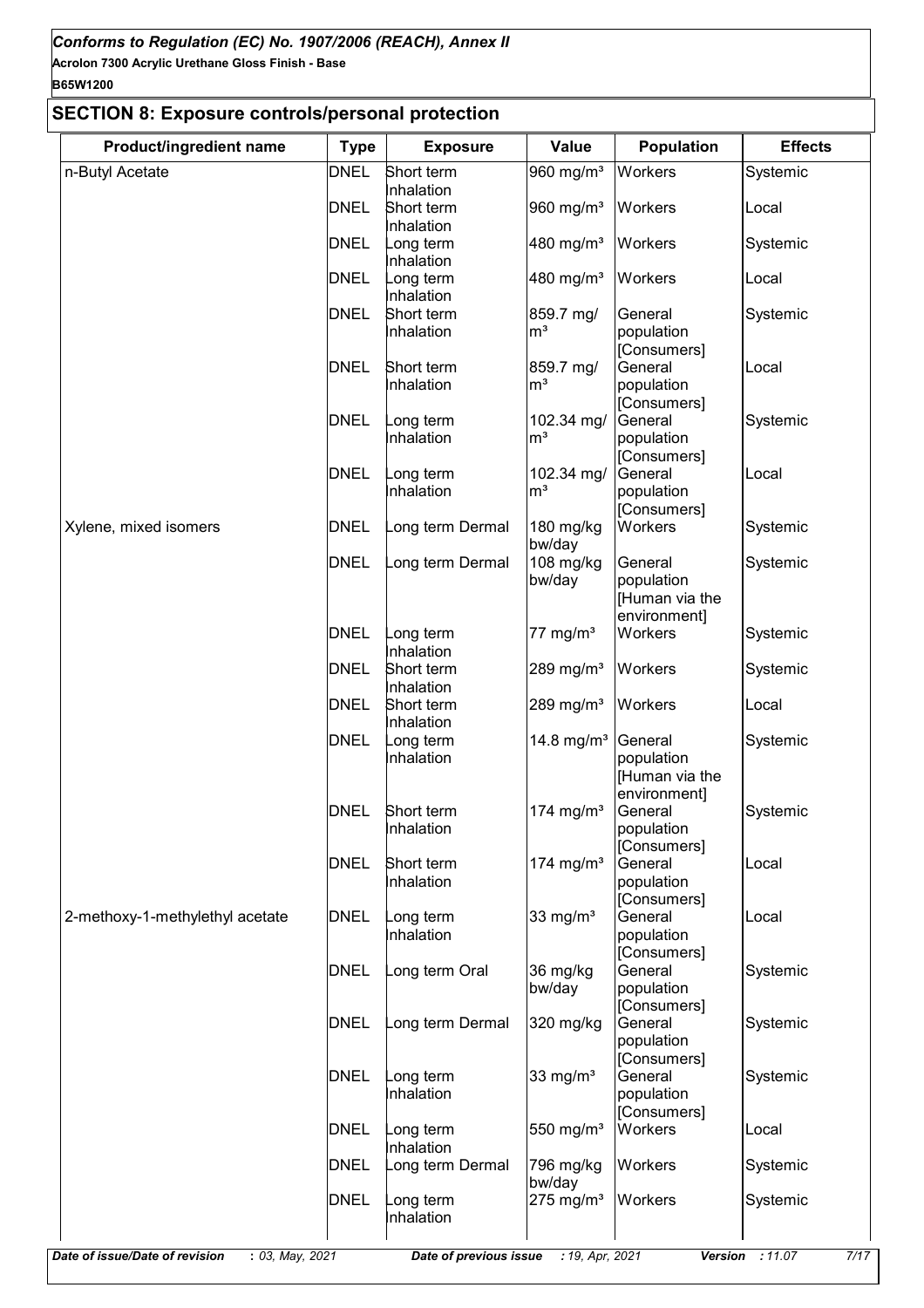### **B65W1200**

### **SECTION 8: Exposure controls/personal protection**

| OLOTION 0. LAPOSUIG CONTUOIS/PGI SONAL PIULGULIONI |                            |                                              |                                         |                                                 |                      |
|----------------------------------------------------|----------------------------|----------------------------------------------|-----------------------------------------|-------------------------------------------------|----------------------|
| <b>Light Aromatic Hydrocarbons</b>                 | <b>DNEL</b>                | ong term Dermal                              | 25 mg/kg<br>bw/day                      | Workers                                         | Systemic             |
|                                                    | <b>DNEL</b>                | ong term<br>nhalation                        | 150 mg/ $m3$                            | Workers                                         | Systemic             |
|                                                    | <b>DNEL</b>                | ong term Dermal                              | 11 mg/kg<br>bw/day                      | General<br>population<br>[Consumers]            | Systemic             |
|                                                    | <b>DNEL</b>                | ong term<br>nhalation                        | 32 mg/ $m3$                             | General<br>population<br>[Consumers]            | Systemic             |
|                                                    | <b>DNEL</b>                | ong term Oral                                | 11 mg/kg<br>bw/day                      | General<br>population<br>[Consumers]            | Systemic             |
| Solvent naphtha (petroleum), light<br>arom.        | <b>DNEL</b>                | ong term Dermal                              | 25 mg/kg<br>bw/day                      | Workers                                         | Systemic             |
|                                                    | <b>DNEL</b>                | ong term<br>nhalation                        | 150 mg/ $m3$                            | Workers                                         | Systemic             |
|                                                    | <b>DNEL</b>                | ong term Dermal                              | 11 mg/kg<br>bw/day                      | General<br>population<br>[Consumers]            | Systemic             |
|                                                    | <b>DNEL</b>                | ong term<br>nhalation                        | 32 mg/ $m3$                             | General<br>population<br>[Consumers]            | Systemic             |
|                                                    | <b>DNEL</b>                | ong term Oral                                | 11 mg/kg<br>bw/day                      | General<br>population<br>[Consumers]            | Systemic             |
| <b>UV Absorber</b>                                 | <b>DNEL</b><br><b>DNEL</b> | Short term Dermal<br>Short term<br>nhalation | $2.5$ mg/kg<br>$2.35$ mg/m <sup>3</sup> | Workers<br>Workers                              | Systemic<br>Systemic |
|                                                    | <b>DNEL</b>                | ong term<br>Inhalation                       | $3.53$ mg/m <sup>3</sup>                | Workers                                         | Systemic             |
|                                                    | <b>DNEL</b><br><b>DNEL</b> | ong term Dermal<br>Short term Dermal         | 2 mg/kg<br>1.25 mg/kg                   | Workers<br>General<br>population<br>[Consumers] | Systemic<br>Systemic |
|                                                    | <b>DNEL</b>                | Short term<br>Inhalation                     | $0.58$ mg/m <sup>3</sup>                | General<br>population<br>[Consumers]            | Systemic             |
|                                                    | <b>DNEL</b>                | Short term Oral                              | 1.25 mg/kg                              | General<br>population<br>[Consumers]            | Systemic             |
|                                                    | <b>DNEL</b>                | ong term Dermal                              | 1 mg/kg                                 | General<br>population<br>[Consumers]            | Systemic             |
|                                                    | <b>DNEL</b>                | ong term<br>Inhalation                       | $0.87$ mg/m <sup>3</sup>                | General<br>population<br>[Consumers]            | Systemic             |
|                                                    | <b>DNEL</b>                | ong term Oral                                | $0.5$ mg/kg                             | General<br>population<br>[Consumers]            | Systemic             |

### **PNECs**

| Product/ingredient name                              | <b>Compartment Detail</b> | Value           | <b>Method Detail</b>   |      |
|------------------------------------------------------|---------------------------|-----------------|------------------------|------|
| n-Butyl Acetate                                      | Fresh water               | $0.18$ mg/l     |                        |      |
|                                                      | Marine water              | $0.018$ mg/l    |                        |      |
|                                                      | lFresh water sediment     | $0.981$ mg/kg   |                        |      |
|                                                      | IMarine water sediment    | $0.0981$ mg/kg  |                        |      |
|                                                      | lSoil                     | 0.0903 mg/kg    |                        |      |
|                                                      | Sewage Treatment          | 35.6 mg/l       |                        |      |
|                                                      | <b>Plant</b>              |                 |                        |      |
| Xylene, mixed isomers                                | <b>IFresh water</b>       | $0.327$ mg/l    |                        |      |
|                                                      |                           |                 |                        |      |
| Date of issue/Date of revision<br>$: 03$ , May, 2021 | Date of previous issue    | : 19, Apr. 2021 | <b>Version</b> : 11.07 | 8/17 |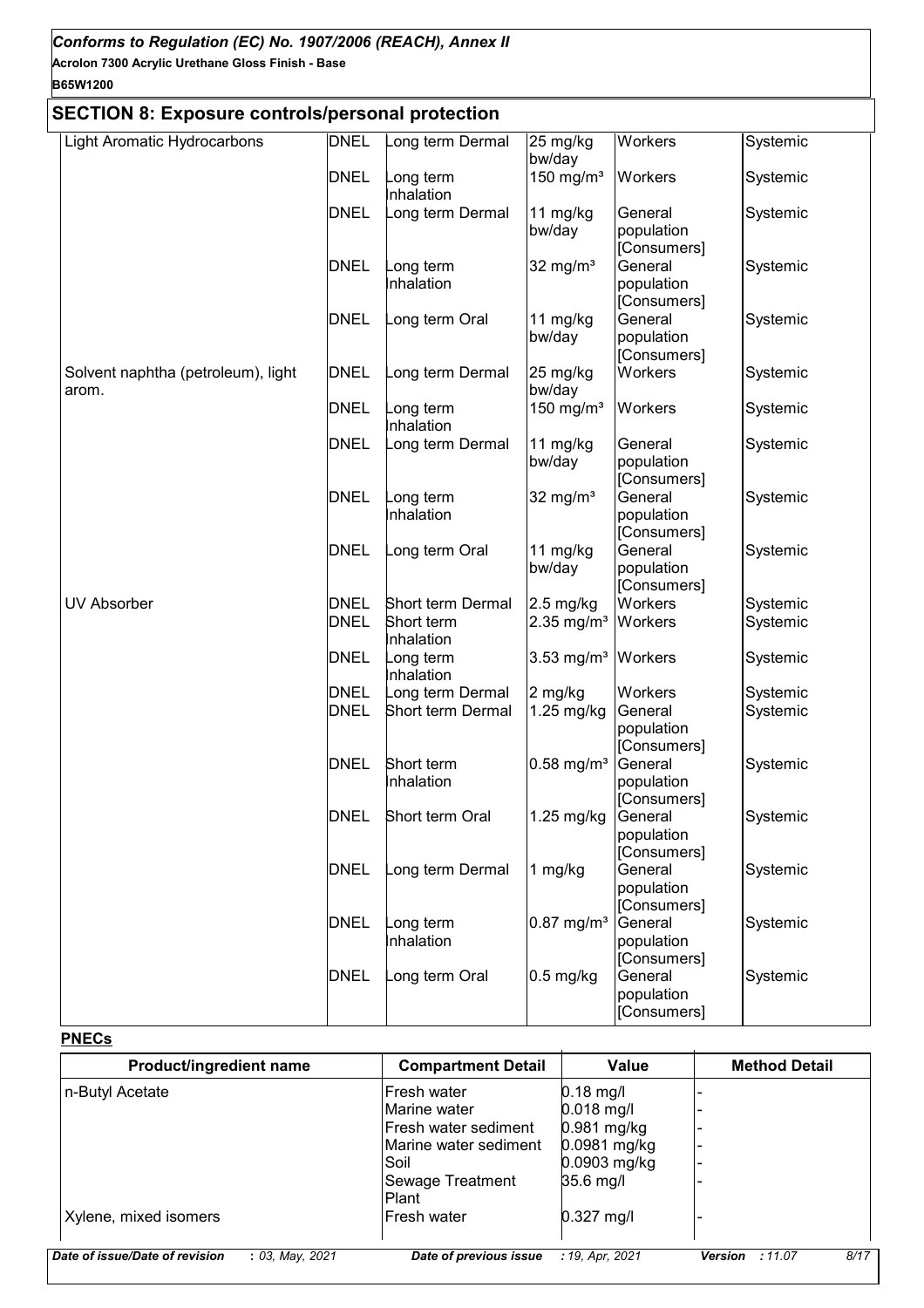### **B65W1200**

### **SECTION 8: Exposure controls/personal protection**

| SECTION 6. EXPOSULE CONTROIS/PETSONAL PROTECTION |                       |              |  |
|--------------------------------------------------|-----------------------|--------------|--|
|                                                  | Marine water          | 0.327 mg/l   |  |
|                                                  | Fresh water sediment  | 12.46 mg/l   |  |
|                                                  | Sewage Treatment      | 6.58 mg/l    |  |
|                                                  | Plant                 |              |  |
|                                                  | Soil                  | $2.31$ mg/kg |  |
|                                                  | Marine water sediment | 12.46 mg/l   |  |
| 2-methoxy-1-methylethyl acetate                  | Fresh water           | 0.635 mg/kg  |  |
|                                                  | Marine water          | 0.0635 mg/l  |  |
|                                                  | Fresh water sediment  | $3.29$ mg/kg |  |
|                                                  | Marine water sediment | 0.329 mg/kg  |  |
|                                                  | Soil                  | 0.29 mg/kg   |  |
|                                                  | Sewage Treatment      | 100 mg/l     |  |
|                                                  | Plant                 |              |  |
| <b>UV Absorber</b>                               | Fresh water           | 0.0022 mg/l  |  |
|                                                  | Marine water          | 0.00022 mg/l |  |
|                                                  | Fresh water sediment  | $1.05$ mg/kg |  |
|                                                  | Marine water sediment | $0.11$ mg/kg |  |
|                                                  | Soil                  | $0.21$ mg/kg |  |
|                                                  | Sewage Treatment      | 1 mg/l       |  |
|                                                  | Plant                 |              |  |

| 8.2 Exposure controls                      |                                                                                                                                                                                                                                                                                                                                                                                                                                                                                                                                                                                                                                                                                                                                                                                                                                                                                                                                                                                                                                                                        |
|--------------------------------------------|------------------------------------------------------------------------------------------------------------------------------------------------------------------------------------------------------------------------------------------------------------------------------------------------------------------------------------------------------------------------------------------------------------------------------------------------------------------------------------------------------------------------------------------------------------------------------------------------------------------------------------------------------------------------------------------------------------------------------------------------------------------------------------------------------------------------------------------------------------------------------------------------------------------------------------------------------------------------------------------------------------------------------------------------------------------------|
| <b>Appropriate engineering</b><br>controls | : Provide adequate ventilation. Where reasonably practicable, this should be<br>achieved by the use of local exhaust ventilation and good general extraction. If<br>these are not sufficient to maintain concentrations of particulates and solvent vapors<br>below the OEL, suitable respiratory protection must be worn.                                                                                                                                                                                                                                                                                                                                                                                                                                                                                                                                                                                                                                                                                                                                             |
|                                            | : Users are advised to consider national Occupational Exposure Limits or other<br>equivalent values.                                                                                                                                                                                                                                                                                                                                                                                                                                                                                                                                                                                                                                                                                                                                                                                                                                                                                                                                                                   |
| <b>Individual protection measures</b>      |                                                                                                                                                                                                                                                                                                                                                                                                                                                                                                                                                                                                                                                                                                                                                                                                                                                                                                                                                                                                                                                                        |
| <b>Hygiene measures</b>                    | : Wash hands, forearms and face thoroughly after handling chemical products, before<br>eating, smoking and using the lavatory and at the end of the working period.<br>Appropriate techniques should be used to remove potentially contaminated clothing.<br>Wash contaminated clothing before reusing. Ensure that eyewash stations and<br>safety showers are close to the workstation location.                                                                                                                                                                                                                                                                                                                                                                                                                                                                                                                                                                                                                                                                      |
| <b>Eye/face protection</b>                 | : Use safety eyewear designed to protect against splash of liquids.                                                                                                                                                                                                                                                                                                                                                                                                                                                                                                                                                                                                                                                                                                                                                                                                                                                                                                                                                                                                    |
| <b>Skin protection</b>                     |                                                                                                                                                                                                                                                                                                                                                                                                                                                                                                                                                                                                                                                                                                                                                                                                                                                                                                                                                                                                                                                                        |
| <b>Hand protection</b>                     | : Wear suitable gloves tested to EN374.                                                                                                                                                                                                                                                                                                                                                                                                                                                                                                                                                                                                                                                                                                                                                                                                                                                                                                                                                                                                                                |
| <b>Gloves</b>                              | : Gloves for short term exposure/splash protection (less than 10 min.): Nitrile>0.12<br>mm<br>Gloves for splash protection need to be changed immediately when in contact with<br>chemicals.<br>Gloves for repeated or prolonged exposure (breakthrough time > 240 min.)<br>When the hazardous ingredients in Section 3 contain any of the following: Aromatic<br>solvents (Xylene, Toluene) or Aliphatic solvents or Mineral Oil use: Polyvinyl alcohol<br>(PVA) gloves 0.2-0.3 mm<br>Otherwise use: Butyl gloves > 0.3 mm<br>For long term exposure or spills (breakthrough time >480 min.): Use PE laminated<br>gloves as under gloves<br>Due to many conditions (e.g. temperature, abrasion) the practical usage of a<br>chemical protective glove in practice may be much shorter than the permeation time<br>determined through testing.<br>The recommendation for the type or types of glove to use when handling this<br>product is based on information from the following source: Solvent resin<br>manufacturers and European Solvents Industry Group (ESIG) |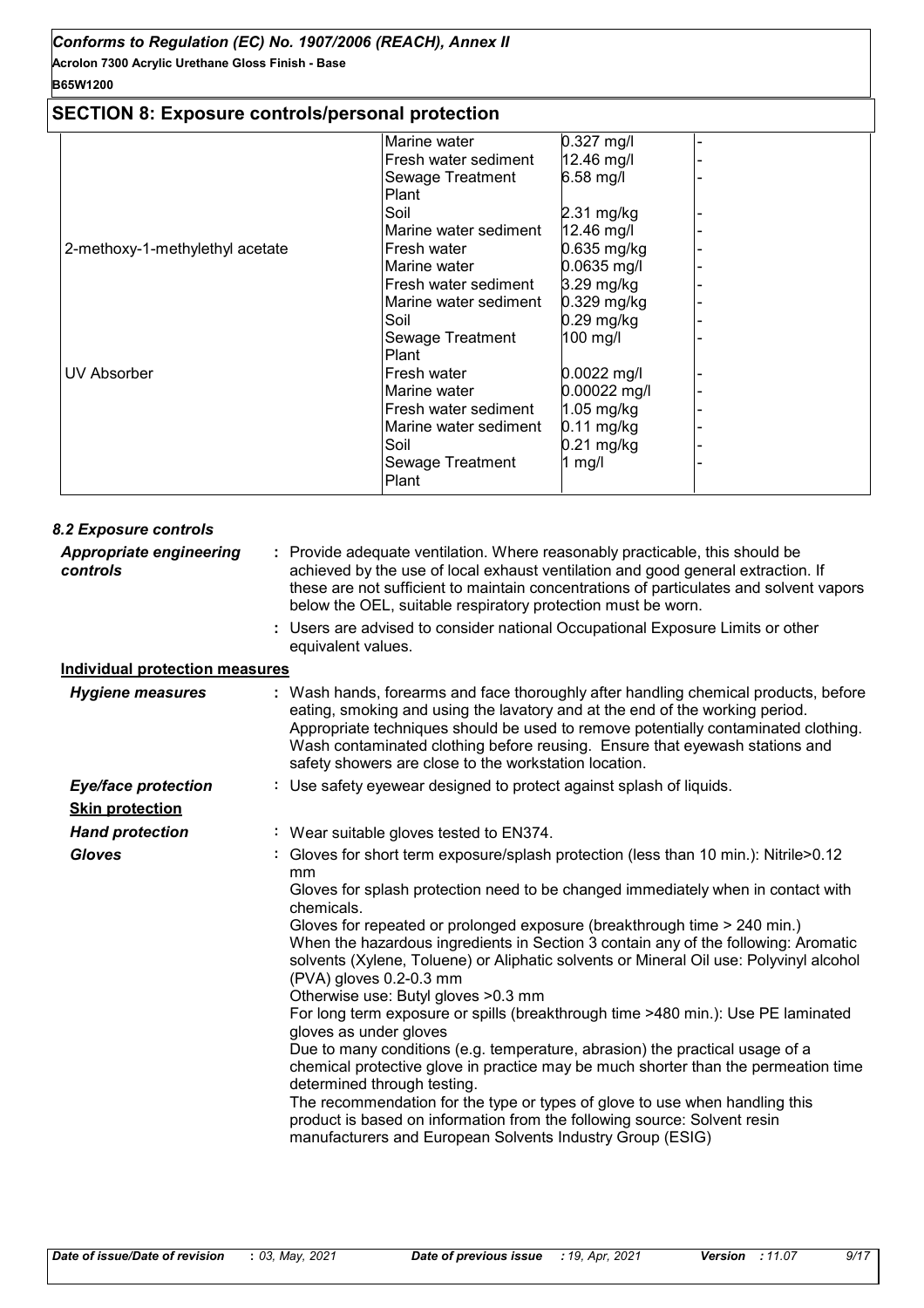#### **B65W1200**

### **SECTION 8: Exposure controls/personal protection**

|                                           | There is no one glove material or combination of materials that will give unlimited<br>resistance to any individual or combination of chemicals.<br>The breakthrough time must be greater than the end use time of the product.<br>The instructions and information provided by the glove manufacturer on use,<br>storage, maintenance and replacement must be followed.<br>Gloves should be replaced regularly and if there is any sign of damage to the glove<br>material.<br>Always ensure that gloves are free from defects and that they are stored and used<br>correctly.<br>The performance or effectiveness of the glove may be reduced by physical/chemical<br>damage and poor maintenance.<br>Barrier creams may help to protect the exposed areas of the skin but should not be<br>applied once exposure has occurred.<br>The user must check that the final choice of type of glove selected for handling this |
|-------------------------------------------|----------------------------------------------------------------------------------------------------------------------------------------------------------------------------------------------------------------------------------------------------------------------------------------------------------------------------------------------------------------------------------------------------------------------------------------------------------------------------------------------------------------------------------------------------------------------------------------------------------------------------------------------------------------------------------------------------------------------------------------------------------------------------------------------------------------------------------------------------------------------------------------------------------------------------|
|                                           | product is the most appropriate and takes into account the particular conditions of<br>use, as included in the user's risk assessment.                                                                                                                                                                                                                                                                                                                                                                                                                                                                                                                                                                                                                                                                                                                                                                                     |
| <b>Body protection</b>                    | : Personnel should wear antistatic clothing made of natural fibers or of high-<br>temperature-resistant synthetic fibers.                                                                                                                                                                                                                                                                                                                                                                                                                                                                                                                                                                                                                                                                                                                                                                                                  |
|                                           | : Personal protective equipment for the body should be selected based on the task<br>being performed and the risks involved and should be approved by a specialist<br>before handling this product. When there is a risk of ignition from static electricity,<br>wear anti-static protective clothing. For the greatest protection from static<br>discharges, clothing should include anti-static overalls, boots and gloves. Refer to<br>European Standard EN 1149 for further information on material and design<br>requirements and test methods.                                                                                                                                                                                                                                                                                                                                                                       |
| <b>Other skin protection</b>              | : Appropriate footwear and any additional skin protection measures should be<br>selected based on the task being performed and the risks involved and should be<br>approved by a specialist before handling this product.                                                                                                                                                                                                                                                                                                                                                                                                                                                                                                                                                                                                                                                                                                  |
| <b>Respiratory protection</b>             | : Use a properly fitted, particulate filter respirator complying with an approved<br>standard if a risk assessment indicates this is necessary. Recommended: A2P2<br>(EN14387). Respirator selection must be based on known or anticipated exposure<br>levels, the hazards of the product and the safe working limits of the selected<br>respirator.                                                                                                                                                                                                                                                                                                                                                                                                                                                                                                                                                                       |
| <b>Environmental exposure</b><br>controls | : Do not allow to enter drains or watercourses.                                                                                                                                                                                                                                                                                                                                                                                                                                                                                                                                                                                                                                                                                                                                                                                                                                                                            |

*Before use of this material please refer to the Exposure Scenario(s) if attached for the specific end use, control measures and additional PPE considerations. The information contained in this safety data sheet does not constitute the user's own assessment of workplace risks, as required by other health and safety legislation. The provisions of the national health and safety at work regulations apply to the use of this product at work.*

### **SECTION 9: Physical and chemical properties**

*9.1 Information on basic physical and chemical properties*

| Appearance                                 |                                                         |
|--------------------------------------------|---------------------------------------------------------|
| <b>Physical state</b>                      | : Liguid.                                               |
| Color                                      | : White.                                                |
| Odor                                       | : Solvent.                                              |
| <b>Odor threshold</b>                      | : Not Available (Not Tested).                           |
| pН                                         | : Not applicable.                                       |
| <b>Melting point/freezing point</b>        | : Not relevant/applicable due to nature of the product. |
| Initial boiling point and<br>boiling range | $: 123^{\circ}$ C                                       |
| <b>Flash point</b>                         | : Closed cup: 24°C [Pensky-Martens Closed Cup]          |
| <b>Evaporation rate</b>                    | : 1 (butyl acetate = 1)                                 |
| Flammability (solid, gas)                  | : Not relevant/applicable due to nature of the product. |

*Date of issue/Date of revision* **:** *03, May, 2021 Date of previous issue : 19, Apr, 2021 Version : 11.07 10/17*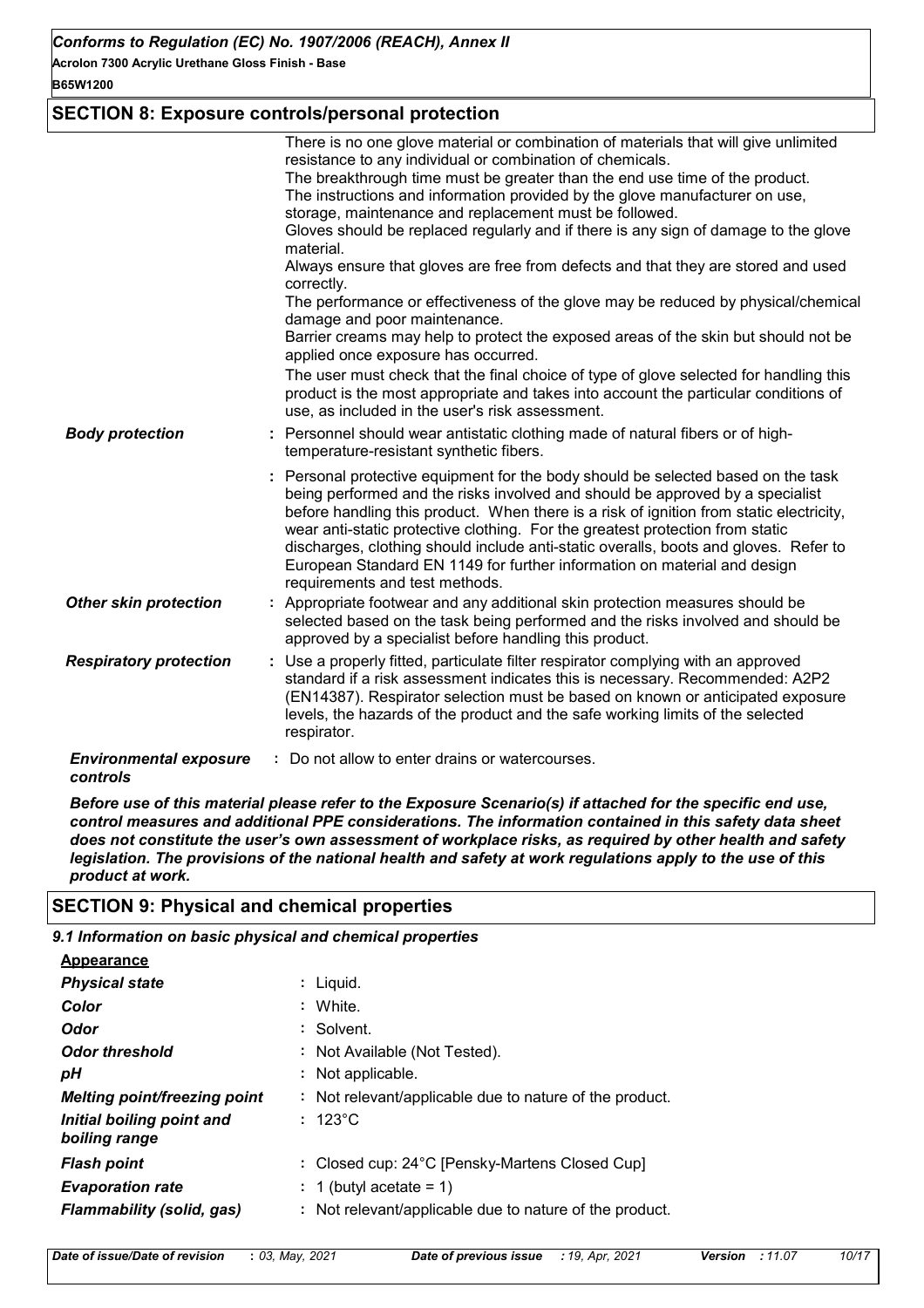**B65W1200**

### **SECTION 9: Physical and chemical properties**

| <b>Upper/lower flammability or</b><br>explosive limits | : LEL: 0.7% (Light Aromatic Hydrocarbons)<br>UEL: 13.1% (2-methoxy-1-methylethyl acetate) |
|--------------------------------------------------------|-------------------------------------------------------------------------------------------|
| Vapor pressure                                         | : 1.3 kPa [at $20^{\circ}$ C]                                                             |
| <b>Vapor density</b>                                   | $: 3.66$ [Air = 1]                                                                        |
| <b>Relative density</b>                                | : 1.48                                                                                    |
| Solubility(ies)                                        | : Not relevant/applicable due to nature of the product.                                   |
| <b>Partition coefficient: n-octanol/:</b><br>water     | Not relevant/applicable due to nature of the product.                                     |
| <b>Auto-ignition temperature</b>                       | : Not relevant/applicable due to nature of the product.                                   |
| <b>Decomposition temperature</b>                       | : Not relevant/applicable due to nature of the product.                                   |
| <b>Viscosity</b>                                       | : Kinematic (40 $^{\circ}$ C): >0.205 cm <sup>2</sup> /s                                  |
| <b>Explosive properties</b>                            | : Under normal conditions of storage and use, hazardous reactions will not occur.         |
| <b>Oxidizing properties</b>                            | : Under normal conditions of storage and use, hazardous reactions will not occur.         |

| <b>SECTION 10: Stability and reactivity</b>     |                                                                                                                                     |  |  |  |
|-------------------------------------------------|-------------------------------------------------------------------------------------------------------------------------------------|--|--|--|
| 10.1 Reactivity                                 | : No specific test data related to reactivity available for this product or its ingredients.                                        |  |  |  |
| 10.2 Chemical stability                         | : Stable under recommended storage and handling conditions (see Section 7).                                                         |  |  |  |
| 10.3 Possibility of<br>hazardous reactions      | : Under normal conditions of storage and use, hazardous reactions will not occur.                                                   |  |  |  |
| 10.4 Conditions to avoid                        | : When exposed to high temperatures may produce hazardous decomposition<br>products.                                                |  |  |  |
| 10.5 Incompatible materials                     | : Keep away from the following materials to prevent strong exothermic reactions:<br>oxidizing agents, strong alkalis, strong acids. |  |  |  |
| <b>10.6 Hazardous</b><br>decomposition products | : Decomposition products may include the following materials: carbon monoxide,<br>carbon dioxide, smoke, oxides of nitrogen.        |  |  |  |
|                                                 | B C C A C E UIUDIUIA IURATARIAE - IA C A EVRAAURE AAUTRALAIRERAAUIU                                                                 |  |  |  |

*Refer to Section 7: HANDLING AND STORAGE and Section 8: EXPOSURE CONTROLS/PERSONAL PROTECTION for additional handling information and protection of employees.*

### **SECTION 11: Toxicological information**

### *11.1 Information on toxicological effects*

There are no data available on the mixture itself. Procedure used to derive the classification according to Regulation (EC) No. 1272/2008 [CLP/GHS]. See Sections 2 and 3 for details.

Exposure to component solvent vapor concentrations in excess of the stated occupational exposure limit may result in adverse health effects such as mucous membrane and respiratory system irritation and adverse effects on the kidneys, liver and central nervous system. Symptoms and signs include headache, dizziness, fatigue, muscular weakness, drowsiness and, in extreme cases, loss of consciousness.

Solvents may cause some of the above effects by absorption through the skin. Repeated or prolonged contact with the mixture may cause removal of natural fat from the skin, resulting in non-allergic contact dermatitis and absorption through the skin.

If splashed in the eyes, the liquid may cause irritation and reversible damage.

Ingestion may cause nausea, diarrhea and vomiting.

This takes into account, where known, delayed and immediate effects and also chronic effects of components from short-term and long-term exposure by oral, inhalation and dermal routes of exposure and eye contact.

Contains UV Absorber. May produce an allergic reaction.

### **Acute toxicity**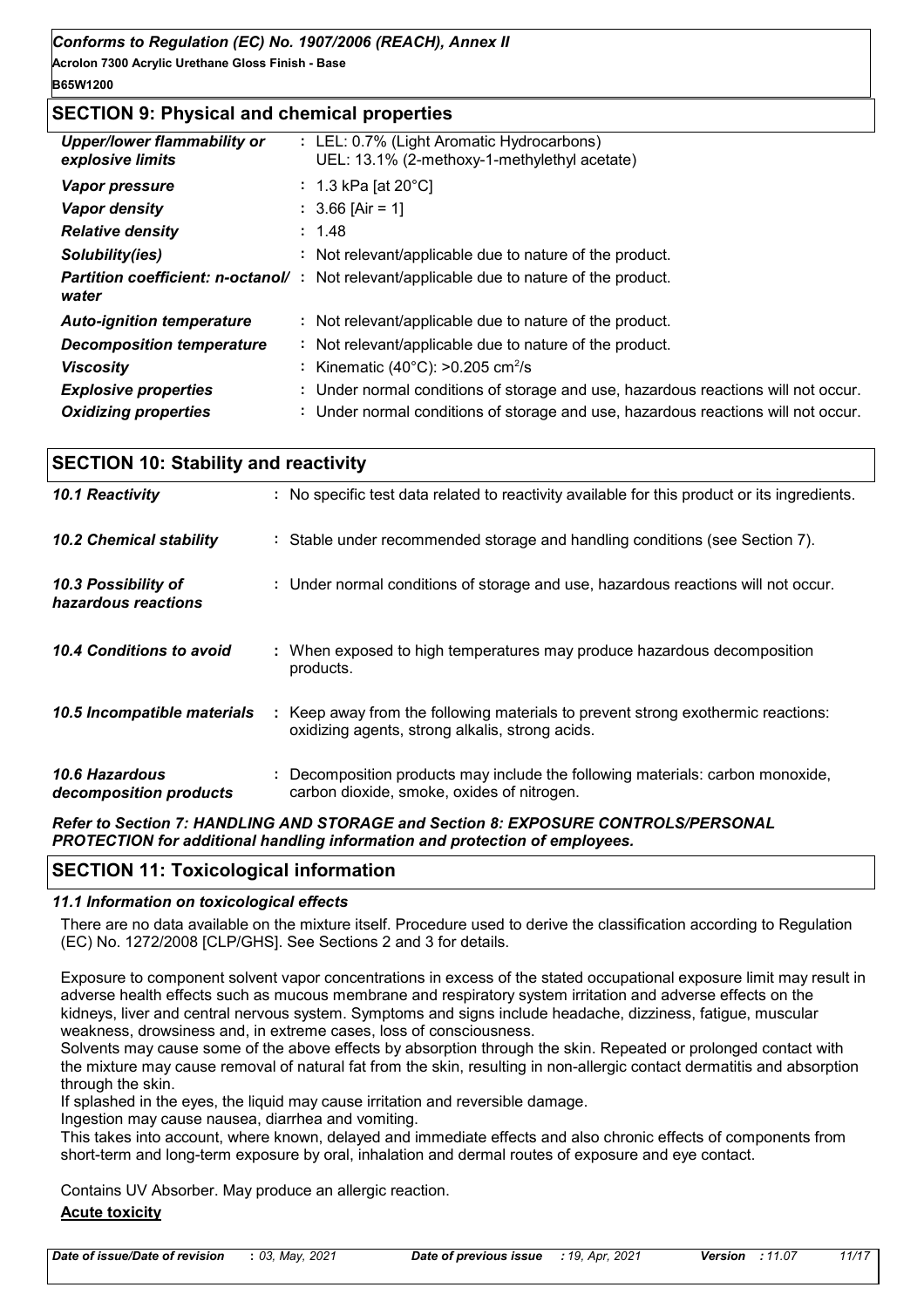### **SECTION 11: Toxicological information**

|                      | <b>Species</b> | <b>Dose</b>  | <b>Exposure</b> |
|----------------------|----------------|--------------|-----------------|
| LD50 Dermal          | Rabbit         | >17600 mg/kg |                 |
| LD50 Oral            | Rat            | 10768 mg/kg  |                 |
| LC50 Inhalation Gas. | Rat            | 6700 ppm     | 4 hours         |
| LD50 Oral            | Rat            | 4300 mg/kg   |                 |
| LD50 Dermal          | Rabbit         | $>5$ g/kg    |                 |
|                      |                |              |                 |
| LD50 Oral            | Rat            | 8532 mg/kg   |                 |
| LD50 Oral            | Rat            | 8400 mg/kg   |                 |
| l LD50 Oral          | Rat            | 8400 mg/kg   | -               |
|                      |                |              |                 |
| LD50 Oral            | Rat            | 14000 mg/kg  | -               |
|                      |                |              |                 |

#### **Acute toxicity estimates**

| Route              | <b>ATE value</b> |  |  |
|--------------------|------------------|--|--|
| l Dermal           | 22298.39 mg/kg   |  |  |
| Inhalation (gases) | 135817.45 ppm    |  |  |

#### **Irritation/Corrosion**

| <b>Product/ingredient name</b>                     | <b>Result</b>            | <b>Species</b> | <b>Score</b>                 | <b>Exposure</b>     | <b>Observation</b> |
|----------------------------------------------------|--------------------------|----------------|------------------------------|---------------------|--------------------|
| n-Butyl Acetate                                    | Eyes - Moderate irritant | Rabbit         |                              | $100$ mg            |                    |
|                                                    | Skin - Moderate irritant | Rabbit         | $\overline{\phantom{a}}$     | 24 hours 500   -    |                    |
|                                                    |                          |                |                              | mg                  |                    |
| Xylene, mixed isomers                              | Eyes - Mild irritant     | Rabbit         |                              | $87 \text{ mg}$     |                    |
|                                                    | Eyes - Severe irritant   | Rabbit         |                              | 124 hours 5         |                    |
|                                                    |                          |                |                              | lma                 |                    |
|                                                    | Skin - Mild irritant     | Rat            | $\qquad \qquad \blacksquare$ | I8 hours 60 uL⊺-    |                    |
|                                                    | Skin - Moderate irritant | Rabbit         |                              | I24 hours 500 I -   |                    |
|                                                    |                          |                |                              | mg                  |                    |
|                                                    | Skin - Moderate irritant | Rabbit         |                              | 100 $%$             |                    |
| Light Aromatic Hydrocarbons   Eyes - Mild irritant |                          | Rabbit         | $\overline{\phantom{0}}$     | 24 hours 100        |                    |
|                                                    |                          |                |                              | luL                 |                    |
| Solvent naphtha (petroleum), Eyes - Mild irritant  |                          | Rabbit         | $\overline{\phantom{a}}$     | 24 hours 100 -      |                    |
| light arom.                                        |                          |                |                              | <b>Imicroliters</b> |                    |

*Conclusion/Summary* **:** Not available.

### **Sensitization**

No data available

### *Conclusion/Summary* **:** Not available.

#### **Mutagenicity**

No data available

### **Carcinogenicity**

No data available

#### **Reproductive toxicity**

No data available

### **Teratogenicity**

No data available

### **Specific target organ toxicity (single exposure)**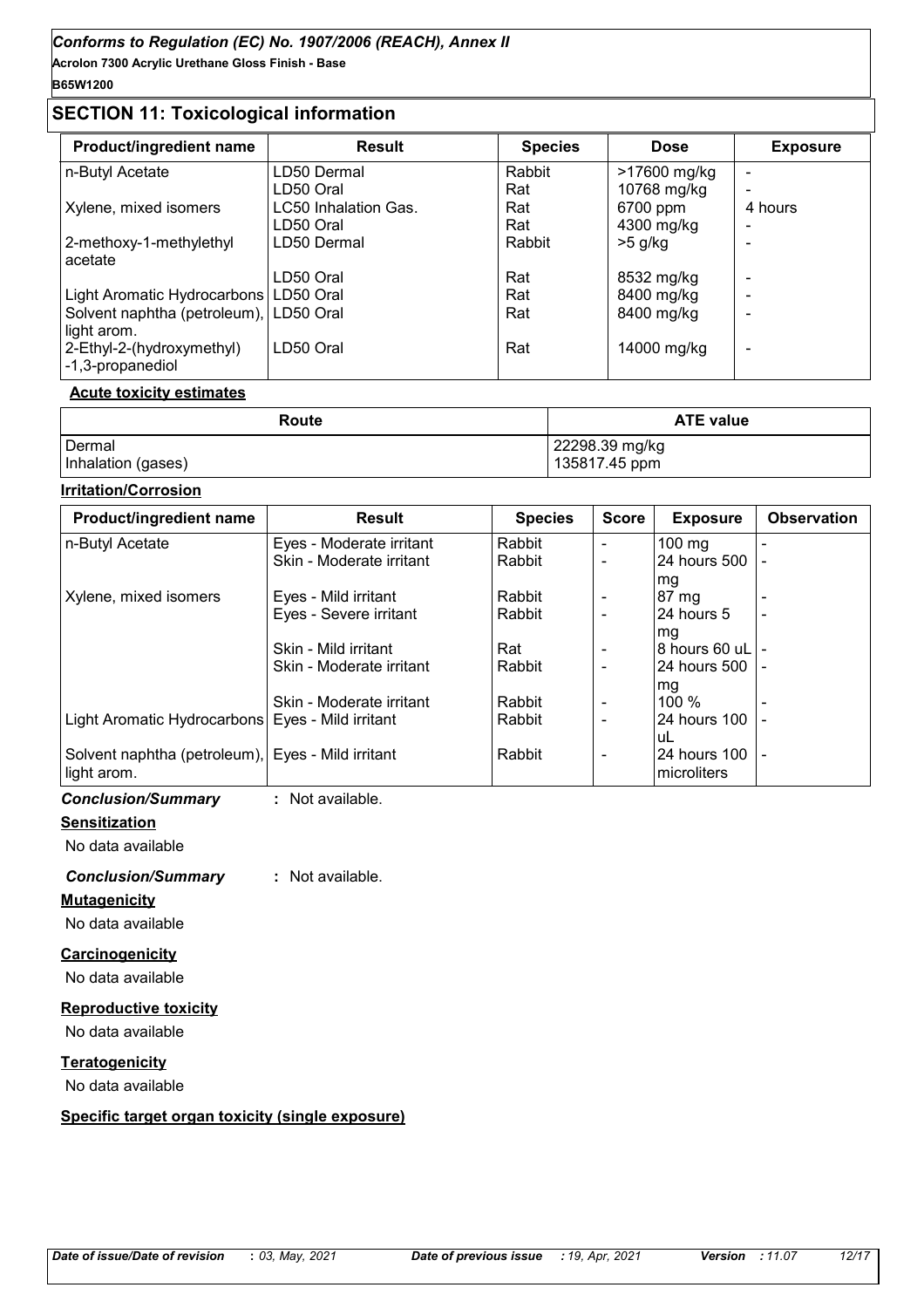### **B65W1200**

### **SECTION 11: Toxicological information**

| Product/ingredient name                  | Category   | Route of<br>exposure | <b>Target organs</b>            |
|------------------------------------------|------------|----------------------|---------------------------------|
| n-Butyl Acetate                          | Category 3 |                      | Narcotic effects                |
| Xylene, mixed isomers                    | Category 3 |                      | Respiratory tract<br>irritation |
| 2-methoxy-1-methylethyl acetate          | Category 3 |                      | Narcotic effects                |
| <b>Light Aromatic Hydrocarbons</b>       | Category 3 |                      | Respiratory tract<br>irritation |
|                                          | Category 3 |                      | Narcotic effects                |
| Solvent naphtha (petroleum), light arom. | Category 3 |                      | Respiratory tract<br>irritation |
|                                          | Category 3 |                      | Narcotic effects                |

### **Specific target organ toxicity (repeated exposure)**

| <b>Product/ingredient name</b> | Category   | Route of<br>exposure | <b>Target organs</b> |
|--------------------------------|------------|----------------------|----------------------|
| Xylene, mixed isomers          | Category 2 |                      |                      |

### **Aspiration hazard**

| <b>Product/ingredient name</b>           | <b>Result</b>                         |
|------------------------------------------|---------------------------------------|
| Xylene, mixed isomers                    | <b>ASPIRATION HAZARD - Category 1</b> |
| Light Aromatic Hydrocarbons              | <b>ASPIRATION HAZARD - Category 1</b> |
| Solvent naphtha (petroleum), light arom. | <b>ASPIRATION HAZARD - Category 1</b> |

#### *Other information* **:**

: Not available.

### **SECTION 12: Ecological information**

### *12.1 Toxicity*

There are no data available on the mixture itself.

Do not allow to enter drains or watercourses.

Procedure used to derive the classification according to Regulation (EC) No. 1272/2008 [CLP/GHS]. See Sections 2 and 3 for details.

| Product/ingredient name                       | Result                                                         | <b>Species</b>                      | <b>Exposure</b> |
|-----------------------------------------------|----------------------------------------------------------------|-------------------------------------|-----------------|
| n-Butyl Acetate                               | Acute LC50 32 mg/l Marine water                                | Crustaceans - Artemia salina        | 148 hours       |
|                                               | Acute LC50 18000 µg/l Fresh water                              | Fish - Pimephales promelas          | 96 hours        |
| Xylene, mixed isomers                         | Acute LC50 8500 µg/l Marine water                              | Crustaceans - Palaemonetes<br>pugio | 48 hours        |
|                                               | Acute LC50 13400 µg/l Fresh water                              | Fish - Pimephales promelas          | 96 hours        |
| 2-Ethyl-2-(hydroxymethyl)<br>-1,3-propanediol | Acute EC50 13000000 µg/l Fresh water   Daphnia - Daphnia magna |                                     | 48 hours        |
|                                               | Acute LC50 14400000 µg/l Marine<br>water                       | Fish - Cyprinodon variegatus        | 96 hours        |

### *12.2 Persistence and degradability*

| <b>Product/ingredient name</b>                                             | Test                     | <b>Result</b> |                   | <b>Dose</b> |                               | Inoculum         |
|----------------------------------------------------------------------------|--------------------------|---------------|-------------------|-------------|-------------------------------|------------------|
| No data available                                                          |                          |               |                   |             |                               |                  |
| <b>Conclusion/Summary</b>                                                  | $:$ Not available.       |               |                   |             |                               |                  |
| <b>Product/ingredient name</b>                                             | <b>Aquatic half-life</b> |               | <b>Photolysis</b> |             |                               | Biodegradability |
| n-Butyl Acetate<br>Xylene, mixed isomers<br>Light Aromatic Hydrocarbons  - |                          |               |                   |             | Readily<br>Readily<br>Readily |                  |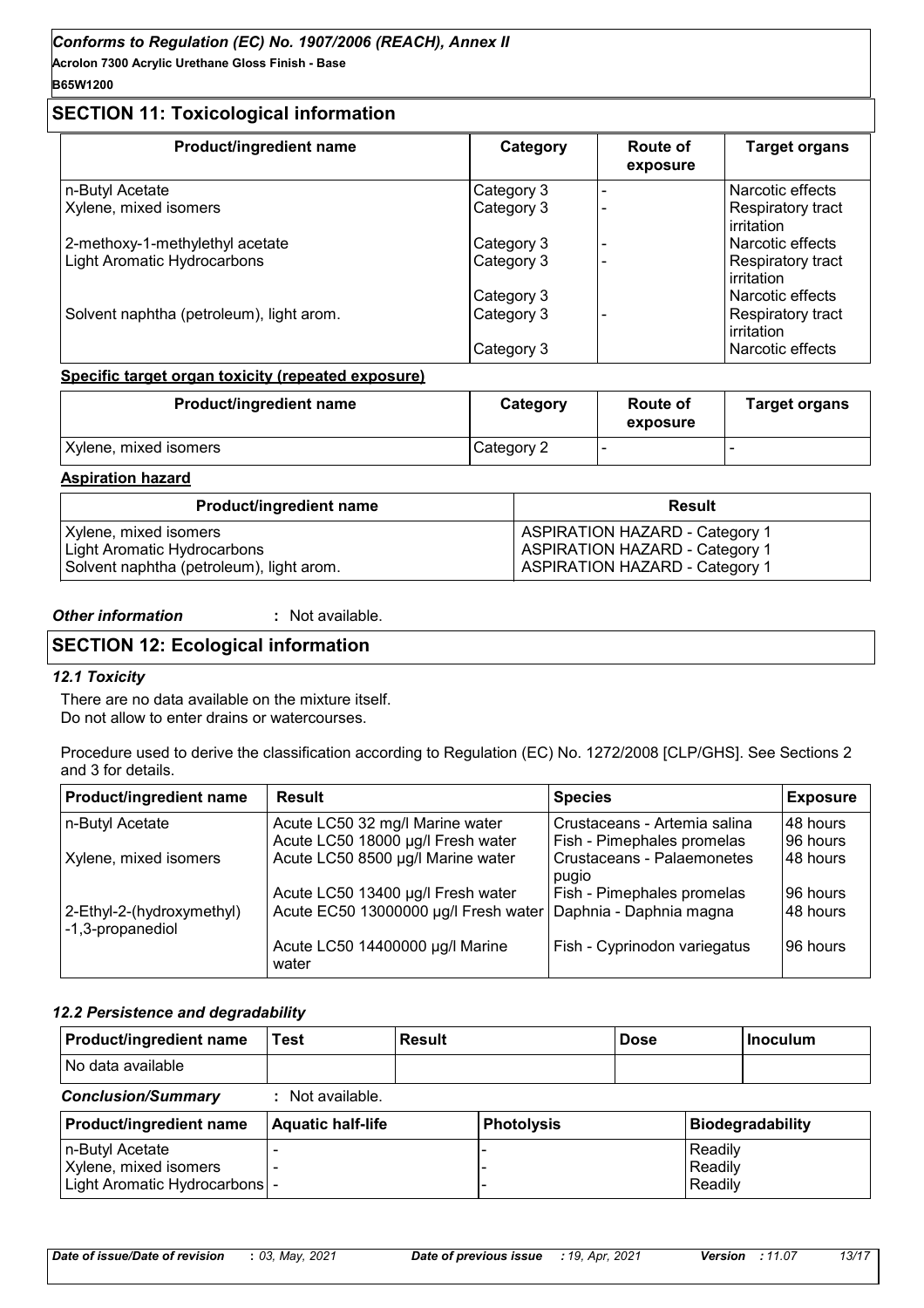**Acrolon 7300 Acrylic Urethane Gloss Finish - Base B65W1200**

### **SECTION 12: Ecological information**

### *12.3 Bioaccumulative potential*

| <b>Product/ingredient name</b>  | $\mathsf{LogP}_\mathsf{ow}$ | <b>BCF</b>  | <b>Potential</b> |
|---------------------------------|-----------------------------|-------------|------------------|
| Xylene, mixed isomers           |                             | 8.1 to 25.9 | low              |
| Light Aromatic Hydrocarbons  -  |                             | 10 to 2500  | high             |
| Solvent naphtha (petroleum),  - |                             | 10 to 2500  | high             |
| light arom.                     |                             |             |                  |
| 2-Ethyl-2-(hydroxymethyl)       |                             |             | low              |
| -1,3-propanediol                |                             |             |                  |

| 12.4 Mobility in soil                            |                  |
|--------------------------------------------------|------------------|
| <b>Soil/water partition</b><br>coefficient (Koc) | : Not available. |
| <b>Mobility</b>                                  | : Not available. |

#### *12.5 Results of PBT and vPvB assessment*

This mixture does not contain any substances that are assessed to be a PBT or a vPvB.

| 12.6 Other adverse effects | : No known significant effects or critical hazards.<br>: Avoid dispersal of spilled material and runoff and contact with soil, waterways,<br>drains and sewers. |
|----------------------------|-----------------------------------------------------------------------------------------------------------------------------------------------------------------|
|                            |                                                                                                                                                                 |

### **SECTION 13: Disposal considerations**

# *13.1 Waste treatment methods*

| <b>Product</b>                    |                                                                                                                                                                                                                                                                                                                                                                                                                                                                                                                                                    |
|-----------------------------------|----------------------------------------------------------------------------------------------------------------------------------------------------------------------------------------------------------------------------------------------------------------------------------------------------------------------------------------------------------------------------------------------------------------------------------------------------------------------------------------------------------------------------------------------------|
| <b>Methods of disposal</b>        | The generation of waste should be avoided or minimized wherever possible.<br>Disposal of this product, solutions and any by-products should at all times comply<br>with the requirements of environmental protection and waste disposal legislation<br>and any regional local authority requirements. Dispose of surplus and non-<br>recyclable products via a licensed waste disposal contractor. Waste should not be<br>disposed of untreated to the sewer unless fully compliant with the requirements of<br>all authorities with jurisdiction. |
| Hazardous waste                   | $:$ Yes.                                                                                                                                                                                                                                                                                                                                                                                                                                                                                                                                           |
| European waste<br>catalogue (EWC) | : waste paint and varnish containing organic solvents or other hazardous substances<br>08 01 11*                                                                                                                                                                                                                                                                                                                                                                                                                                                   |
| <b>Disposal considerations</b>    | Do not allow to enter drains or watercourses.<br>÷<br>Dispose of according to all federal, state and local applicable regulations.<br>If this product is mixed with other wastes, the original waste product code may no<br>longer apply and the appropriate code should be assigned.<br>For further information, contact your local waste authority.                                                                                                                                                                                              |
| Packaging                         |                                                                                                                                                                                                                                                                                                                                                                                                                                                                                                                                                    |
| <b>Methods of disposal</b>        | The generation of waste should be avoided or minimized wherever possible. Waste<br>packaging should be recycled. Incineration or landfill should only be considered<br>when recycling is not feasible.                                                                                                                                                                                                                                                                                                                                             |
| <b>Disposal considerations</b>    | Using information provided in this safety data sheet, advice should be obtained from<br>the relevant waste authority on the classification of empty containers. Empty<br>containers must be scrapped or reconditioned. Dispose of containers contaminated<br>by the product in accordance with local or national legal provisions.                                                                                                                                                                                                                 |
| European waste<br>catalogue (EWC) | packaging containing residues of or contaminated by hazardous substances 15 01<br>$10*$                                                                                                                                                                                                                                                                                                                                                                                                                                                            |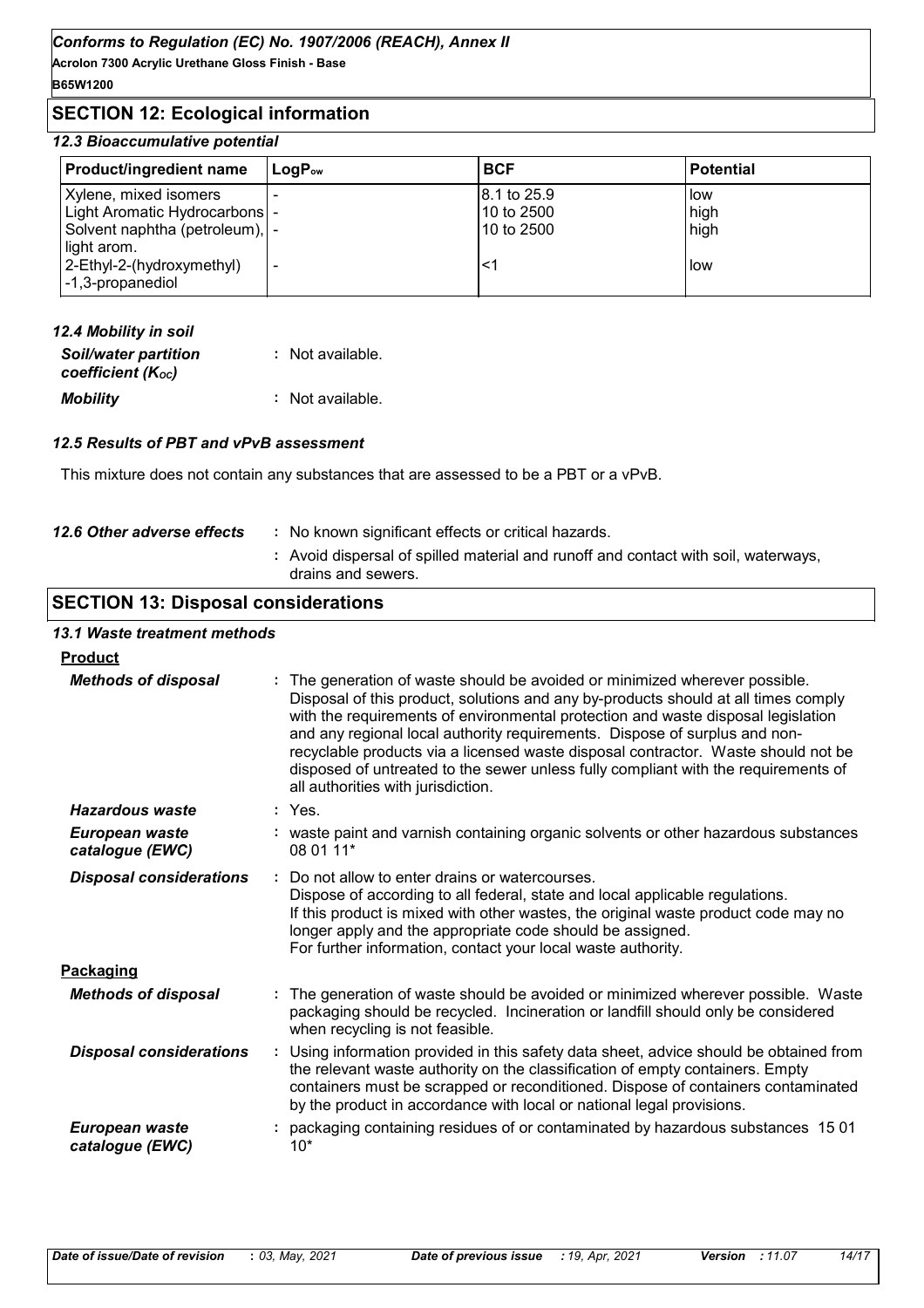**Acrolon 7300 Acrylic Urethane Gloss Finish - Base B65W1200**

### **SECTION 13: Disposal considerations**

*Special precautions* **:** This material and its container must be disposed of in a safe way. Care should be taken when handling emptied containers that have not been cleaned or rinsed out. Empty containers or liners may retain some product residues. Vapor from product residues may create a highly flammable or explosive atmosphere inside the container. Do not cut, weld or grind used containers unless they have been cleaned thoroughly internally. Avoid dispersal of spilled material and runoff and contact with soil, waterways, drains and sewers.

### **SECTION 14: Transport information**

|                                         | <b>ADR/RID</b>  | <b>IMDG</b>                              | <b>IATA</b>   |
|-----------------------------------------|-----------------|------------------------------------------|---------------|
| 14.1 UN number                          | <b>UN1263</b>   | <b>UN1263</b>                            | <b>UN1263</b> |
| 14.2 UN proper<br>shipping name         | <b>PAINT</b>    | <b>PAINT</b>                             | <b>PAINT</b>  |
| 14.3 Transport                          | $\mathbf{3}$    | 3                                        | 3             |
| Hazard Class(es)/<br>Label(s)           |                 |                                          |               |
| 14.4 Packing<br>group                   | $\mathbf{III}$  | $\mathbf{III}$                           | III           |
| 14.5<br><b>Environmental</b><br>hazards | No.             | No.                                      | No.           |
| <b>Additional</b><br>information        | Tunnel code D/E | <b>Emergency schedules F-E,</b><br>$S-E$ |               |

14.6 Special precautions for : Transport within user's premises: always transport in closed containers that are *user* upright and secure. Ensure that persons transporting the product know what to do in the event of an accident or spillage.

*14.7 Transport in bulk according to IMO*  **:** Not applicable.

*instruments*

*Multi-modal shipping descriptions are provided for informational purposes and do not consider container sizes. The presence of a shipping description for a particular mode of transport (sea, air, etc.), does not indicate that the product is packaged suitably for that mode of transport. All packaging must be reviewed for suitability prior to shipment, and compliance with the applicable regulations is the sole responsibility of the person offering the product for transport. People loading and unloading dangerous goods must be trained on all of the risks deriving from the substances and on all actions in case of emergency situations.*

### **SECTION 15: Regulatory information**

*15.1 Safety, health and environmental regulations/legislation specific for the substance or mixture* **EU Regulation (EC) No. 1907/2006 (REACH)**

### **Annex XIV - List of substances subject to authorization**

### **Annex XIV**

None of the components are listed.

Annex XVII - Restrictions : Not applicable. *on the manufacture, placing on the market and use of certain* 

*dangerous substances, mixtures and articles*

*Date of issue/Date of revision* **:** *03, May, 2021 Date of previous issue : 19, Apr, 2021 Version : 11.07 15/17*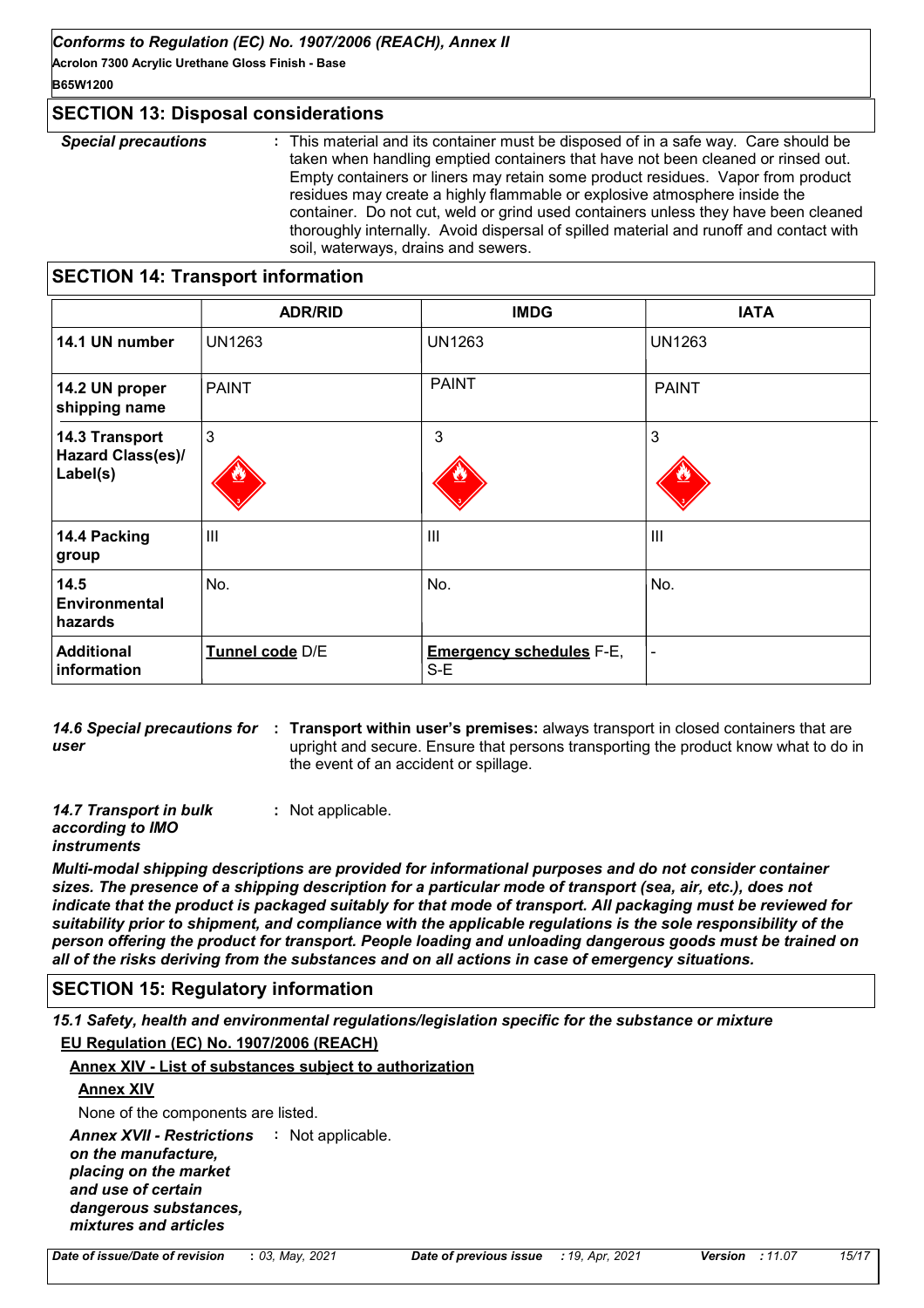**Acrolon 7300 Acrylic Urethane Gloss Finish - Base B65W1200**

### **SECTION 15: Regulatory information**

### **Other EU regulations**

*VOC content (2010/75/EU)* : 21.3 w/w **g/l** 315

### *Seveso Directive*

This product may add to the calculation for determining whether a site is within the scope of the Seveso Directive on major accident hazards.

### **National regulations**

| <b>Ordinance on Thermoset</b><br><b>Plastics</b> | Regulation AFS 2014:43 including its amendments is applicable when working with $\setminus$<br>this product. |  |
|--------------------------------------------------|--------------------------------------------------------------------------------------------------------------|--|
| <b>15.2 Chemical Safety</b><br>Assessment        | : No Chemical Safety Assessment has been carried out.                                                        |  |

### **SECTION 16: Other information**

 $\nabla$  Indicates information that has changed from previously issued version.

| <b>Abbreviations and</b><br>acronyms                     | $:$ ATE = Acute Toxicity Estimate<br>CLP = Classification, Labelling and Packaging Regulation [Regulation (EC) No.<br>1272/2008]<br><b>DMEL = Derived Minimal Effect Level</b><br>DNEL = Derived No Effect Level<br>EUH statement = CLP-specific Hazard statement<br>PBT = Persistent, Bioaccumulative and Toxic<br><b>PNEC = Predicted No Effect Concentration</b><br><b>RRN = REACH Registration Number</b><br>vPvB = Very Persistent and Very Bioaccumulative<br>$N/A = Not available$                                                                                                  |
|----------------------------------------------------------|--------------------------------------------------------------------------------------------------------------------------------------------------------------------------------------------------------------------------------------------------------------------------------------------------------------------------------------------------------------------------------------------------------------------------------------------------------------------------------------------------------------------------------------------------------------------------------------------|
| <b>Key literature references</b><br>and sources for data | : Regulation (EC) No. 1272/2008 [CLP]<br>ADR = The European Agreement concerning the International Carriage of<br>Dangerous Goods by Road<br>IATA = International Air Transport Association<br><b>IMDG = International Maritime Dangerous Goods</b><br>Conforms to Regulation (EC) No. 1907/2006 (REACH), Annex II, as amended by<br>Commission Regulation (EU) 2015/830<br>Directive 2012/18/EU, and relative amendments & additions<br>Directive 2008/98/EC, and relative amendments & additions<br>Directive 2009/161/EU, and relative amendments & additions<br><b>CEPE Guidelines</b> |

### **Procedure used to derive the classification according to Regulation (EC) No. 1272/2008 [CLP/GHS]**

|                                                 | <b>Classification</b>                                                                                                                                           | <b>Justification</b>                                                                                                                                                                                                                                                                                                                                                                                                                     |
|-------------------------------------------------|-----------------------------------------------------------------------------------------------------------------------------------------------------------------|------------------------------------------------------------------------------------------------------------------------------------------------------------------------------------------------------------------------------------------------------------------------------------------------------------------------------------------------------------------------------------------------------------------------------------------|
| Flam. Liq. 3, H226<br>Aquatic Chronic 3, H412   |                                                                                                                                                                 | On basis of test data<br>Calculation method                                                                                                                                                                                                                                                                                                                                                                                              |
| <b>Full text of abbreviated H</b><br>statements | : H226<br>H <sub>304</sub><br>H312<br>H <sub>315</sub><br>H317<br>H <sub>319</sub><br>H <sub>3</sub> 32<br>H335<br>H <sub>336</sub><br>H <sub>361</sub><br>H373 | Flammable liquid and vapor.<br>May be fatal if swallowed and enters airways.<br>Harmful in contact with skin.<br>Causes skin irritation.<br>May cause an allergic skin reaction.<br>Causes serious eye irritation.<br>Harmful if inhaled.<br>May cause respiratory irritation.<br>May cause drowsiness or dizziness.<br>Suspected of damaging fertility or the unborn child.<br>May cause damage to organs through prolonged or repeated |
| Date of issue/Date of revision                  | : 03, May, 2021                                                                                                                                                 | 16/17<br>Date of previous issue<br>:11.07<br>: 19, Apr, 2021<br>Version                                                                                                                                                                                                                                                                                                                                                                  |